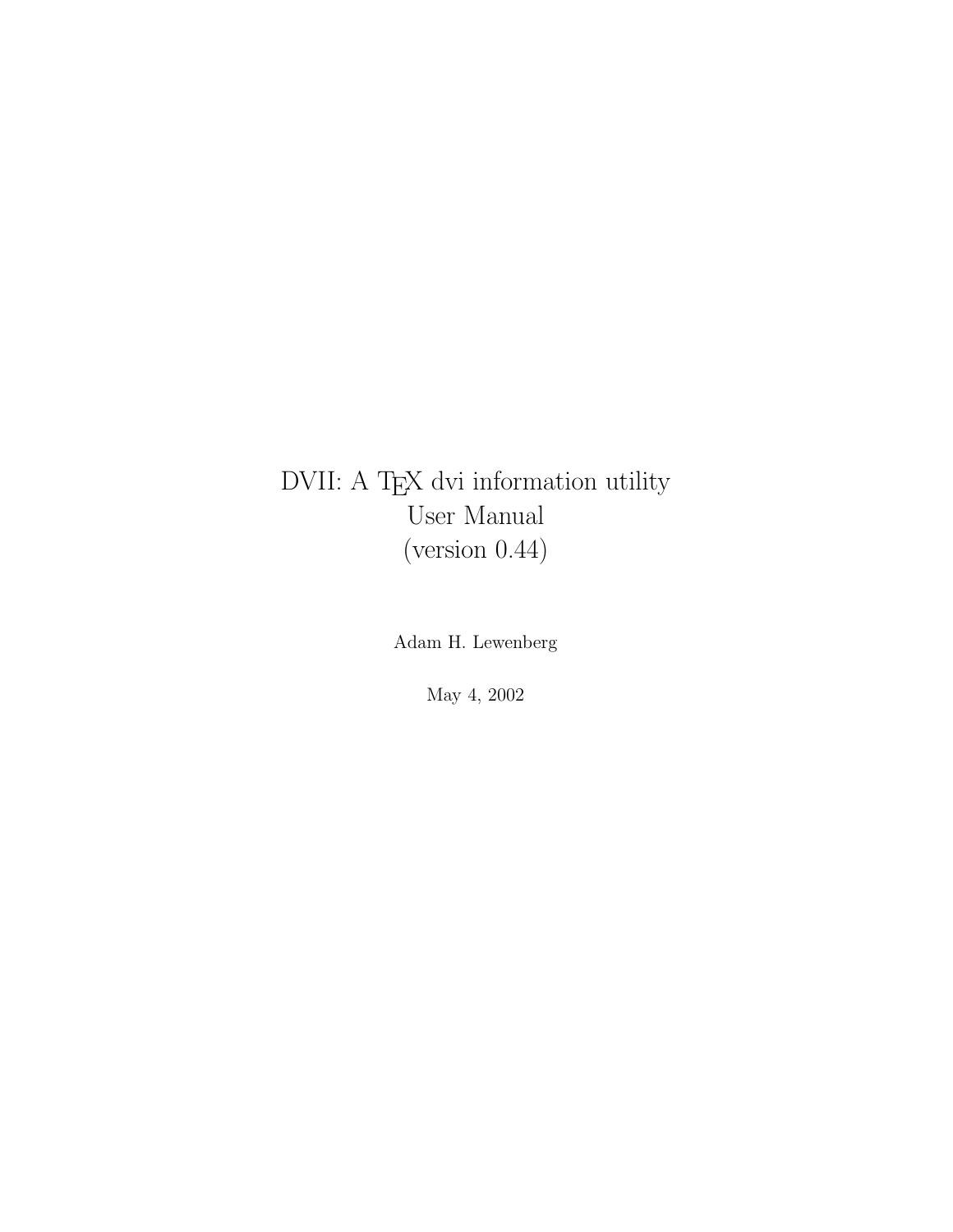# **Contents**

| $\mathbf 1$             |     | Introduction<br>$\bf{3}$                                                                                   |                |  |  |
|-------------------------|-----|------------------------------------------------------------------------------------------------------------|----------------|--|--|
|                         | 1.1 |                                                                                                            | 3              |  |  |
|                         | 1.2 |                                                                                                            | 4              |  |  |
|                         |     | 1.2.1                                                                                                      | 4              |  |  |
|                         |     | Display a summary of information $\ldots \ldots \ldots \ldots$<br>1.2.2                                    | $\overline{4}$ |  |  |
|                         |     | 1.2.3                                                                                                      | 5              |  |  |
|                         | 1.3 | The dvii home page $\dots \dots \dots \dots \dots \dots \dots \dots \dots$                                 | 5              |  |  |
| $\overline{\mathbf{2}}$ |     | $\boldsymbol{6}$<br>Installing                                                                             |                |  |  |
|                         | 2.1 | Where to get executables $\dots \dots \dots \dots \dots \dots \dots \dots$                                 | 6              |  |  |
|                         | 2.2 |                                                                                                            | 6              |  |  |
| 3                       |     | All the command line options                                                                               | $\overline{7}$ |  |  |
|                         | 3.1 |                                                                                                            | $\overline{7}$ |  |  |
|                         | 3.2 | $-C$ : perform more rigorous (and slower) validity check $\ldots \ldots$                                   | $\overline{7}$ |  |  |
|                         | 3.3 |                                                                                                            | 8              |  |  |
|                         | 3.4 |                                                                                                            | 8              |  |  |
|                         | 3.5 |                                                                                                            | 9              |  |  |
|                         | 3.6 | $-\mathsf{g}\text{: }$ suppress control characters when showing special text $\hfill\ldots$ $\hfill\ldots$ | 9              |  |  |
|                         | 3.7 |                                                                                                            | 10             |  |  |
|                         | 3.8 | $-H:$ show options help screen $\ldots \ldots \ldots \ldots \ldots \ldots \ldots$                          | 11             |  |  |
|                         | 3.9 | $-\mathbf{m}$ #: add message digest information when displaying pages $\ldots$                             | 11             |  |  |
|                         |     | 3.10 -M#: add message digest information but ignore certain opcodes.                                       | 11             |  |  |
|                         |     |                                                                                                            | 13             |  |  |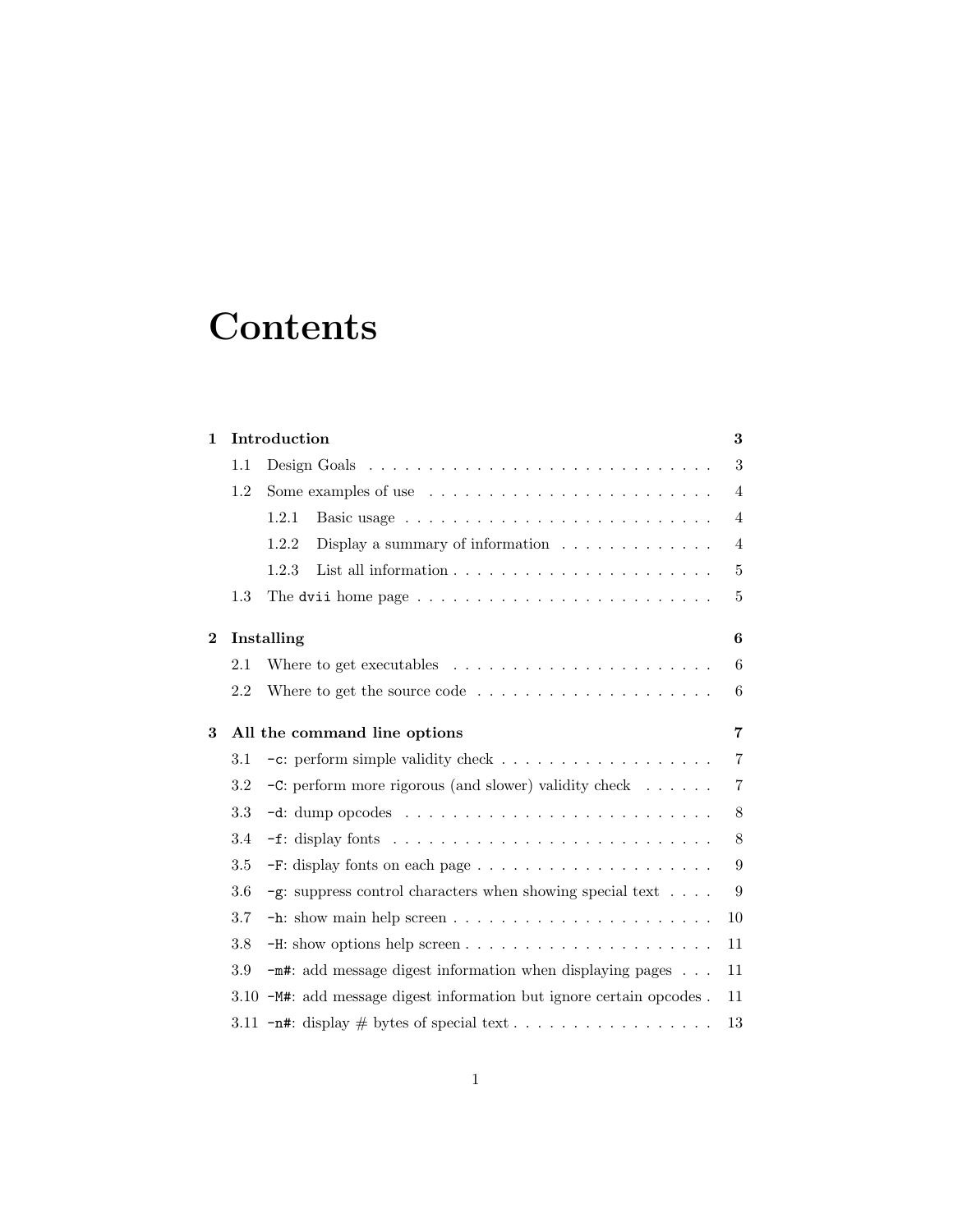|                |           | 3.12 -p: display page information $\ldots \ldots \ldots \ldots \ldots \ldots$                      | 13         |
|----------------|-----------|----------------------------------------------------------------------------------------------------|------------|
|                |           | 3.13 -P: suppress the display of physical pages                                                    | 14         |
|                |           | 3.14 $\text{-s: display specials.} \ldots \ldots \ldots \ldots \ldots \ldots \ldots \ldots \ldots$ | 14         |
|                |           |                                                                                                    | 15         |
|                |           |                                                                                                    | 15         |
|                |           |                                                                                                    | 16         |
| $\overline{4}$ | Pages     |                                                                                                    | 17         |
|                | 4.1       |                                                                                                    | 17         |
| 5              | Fonts     |                                                                                                    | 18         |
| 6              |           | <b>Specials</b>                                                                                    | 19         |
| 7              |           | Message digest                                                                                     | 20         |
|                | 7.1       | What is a message digest? $\ldots \ldots \ldots \ldots \ldots \ldots \ldots$                       | 20         |
|                | 7.2       | Why use a message digest with $T_F X$ ? $\ldots$ $\ldots$ $\ldots$ $\ldots$ $\ldots$ $\ldots$      | 21         |
|                |           | A Acknowledgements                                                                                 | 23         |
|                |           | <b>B</b> Source files                                                                              | 24         |
|                |           | C Perl scripts                                                                                     | 26         |
|                | $\rm C.1$ |                                                                                                    | 26         |
|                |           | C.1.1                                                                                              | 26         |
|                |           | How are fonts "different"? $\dots \dots \dots \dots \dots \dots$<br>C.1.2                          | 27         |
|                | C.2       |                                                                                                    | ${\bf 28}$ |
|                | C.3       |                                                                                                    | $\,29$     |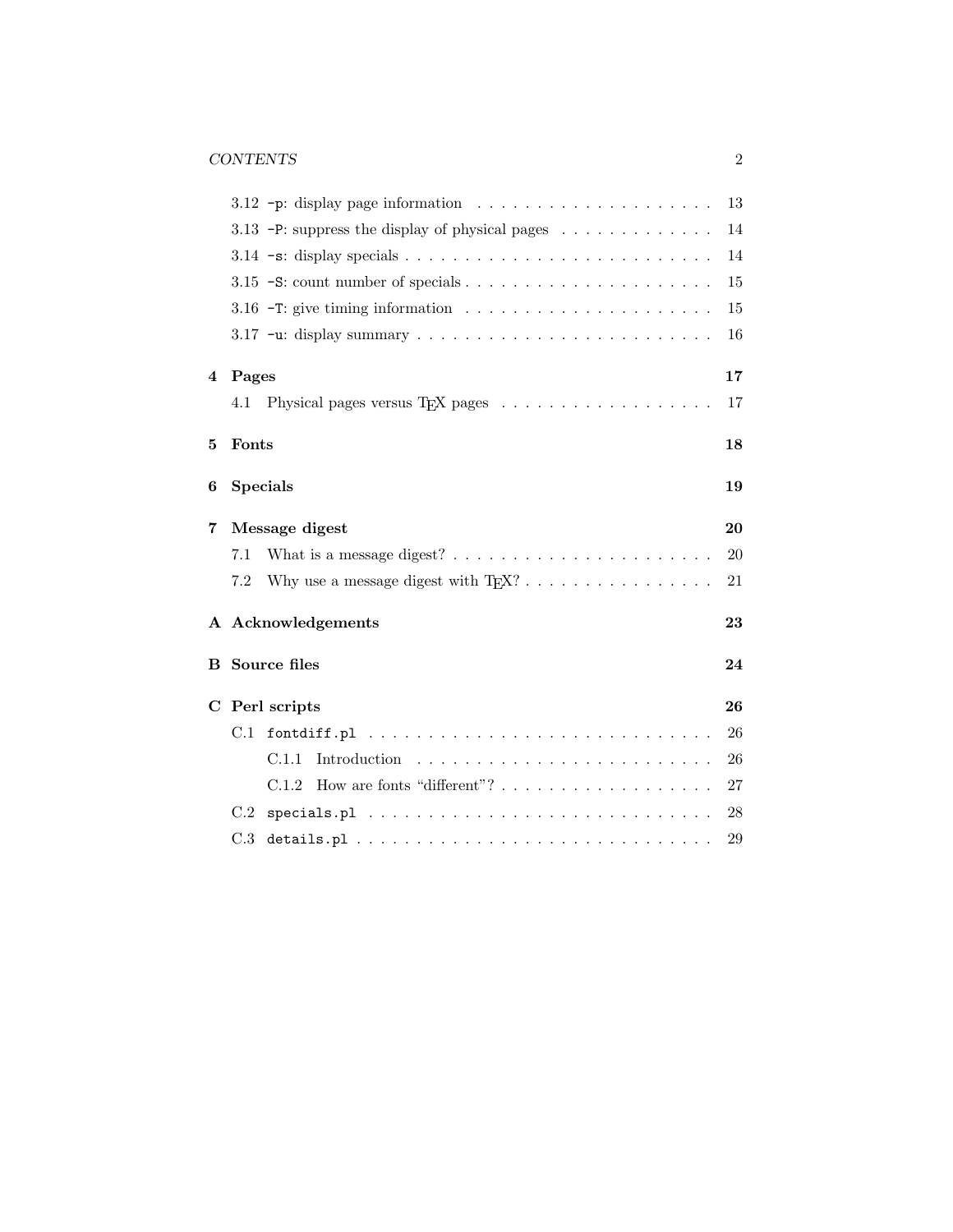# **Introduction**

dvii is a utility written in  $C$  that extracts information from a T<sub>E</sub>X dvi file. Information displayed can include a summary:

- File comment (usually the date the file was compiled)
- File size
- Number of (physical) pages
- Number of fonts

as well as more detailed information:

- Font names for all fonts used
- List of physical page number/TeX page number pairs
- List of all \specials and the page on which they appear
- List of all fonts used on a given page

For example, running the command dvii -u test.dvi generates the summary

```
File size: 1500 bytes (1 K)
Comment string: TeX output 1999.12.05:1951
Page count: 6
Number of fonts: 3
```
## **1.1 Design Goals**

I have designed this utility with the following goals in mind: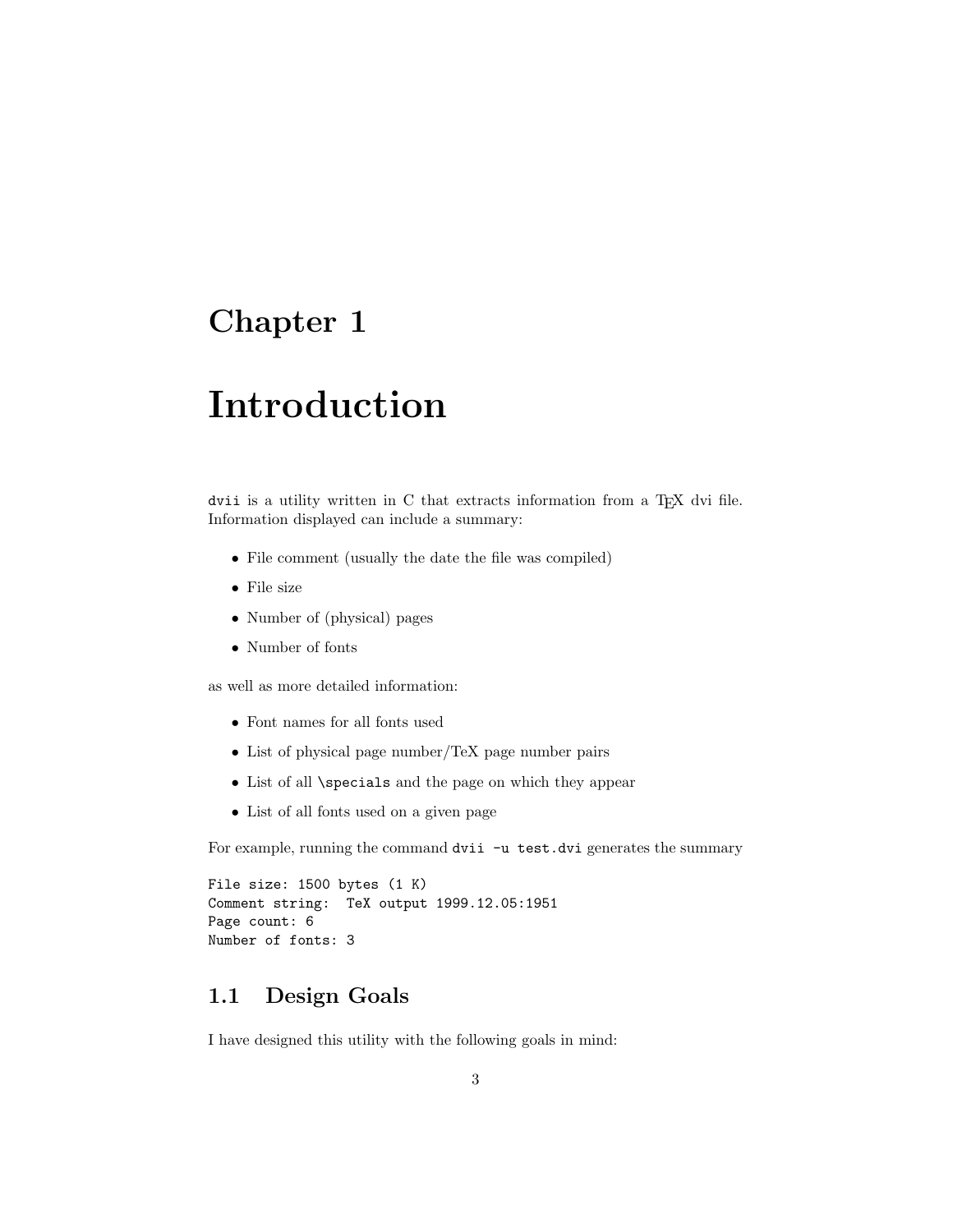- 1. It should be fast, faster than dvitype.
- 2. It should be easy to use the output as a back end to PERL, enabling the easy manipulation of the data for more specific purposes.
- 3. It should be useful to the TeX community.
- 4. It should be portable.

In light of these goals, I encourage all those who use it to send me bug reports, comments, and suggestions on how it can be improved. I can be reached at adam@macrotex.net. In particular, I am interested in making this program compile on as many different platforms as possible, so if you have compiling problems, please let me know.

#### **1.2 Some examples of use**

The following examples use the file test.dvi whose source can be found in Appendix B.

#### **1.2.1 Basic usage**

The syntax for use is

dvii [options] dvifile

where dvifile is the name of the dvi file that you want information about. You can leave off the extension dvi; thus, dvii test and dvii test.dvi are equivalent. (Unless you also have a file named simply test in which case dvii will complain that **test** is not a valid dvi file. In such cases, be sure to explicitly supply the extension .dvi.)

#### **1.2.2 Display a summary of information**

```
dvii -u test.dvi
```

```
File size: 1500 bytes (1 K)
Comment string: TeX output 1999.12.05:1951
Page count: 6
Number of fonts: 3
```
The summary tells us: the dvi file test.dvi is 1500 bytes long (roughly 1 kilobyte), was compiled on December 5, 1999 at 7:51 PM, has 6 pages, and contains 3 fonts.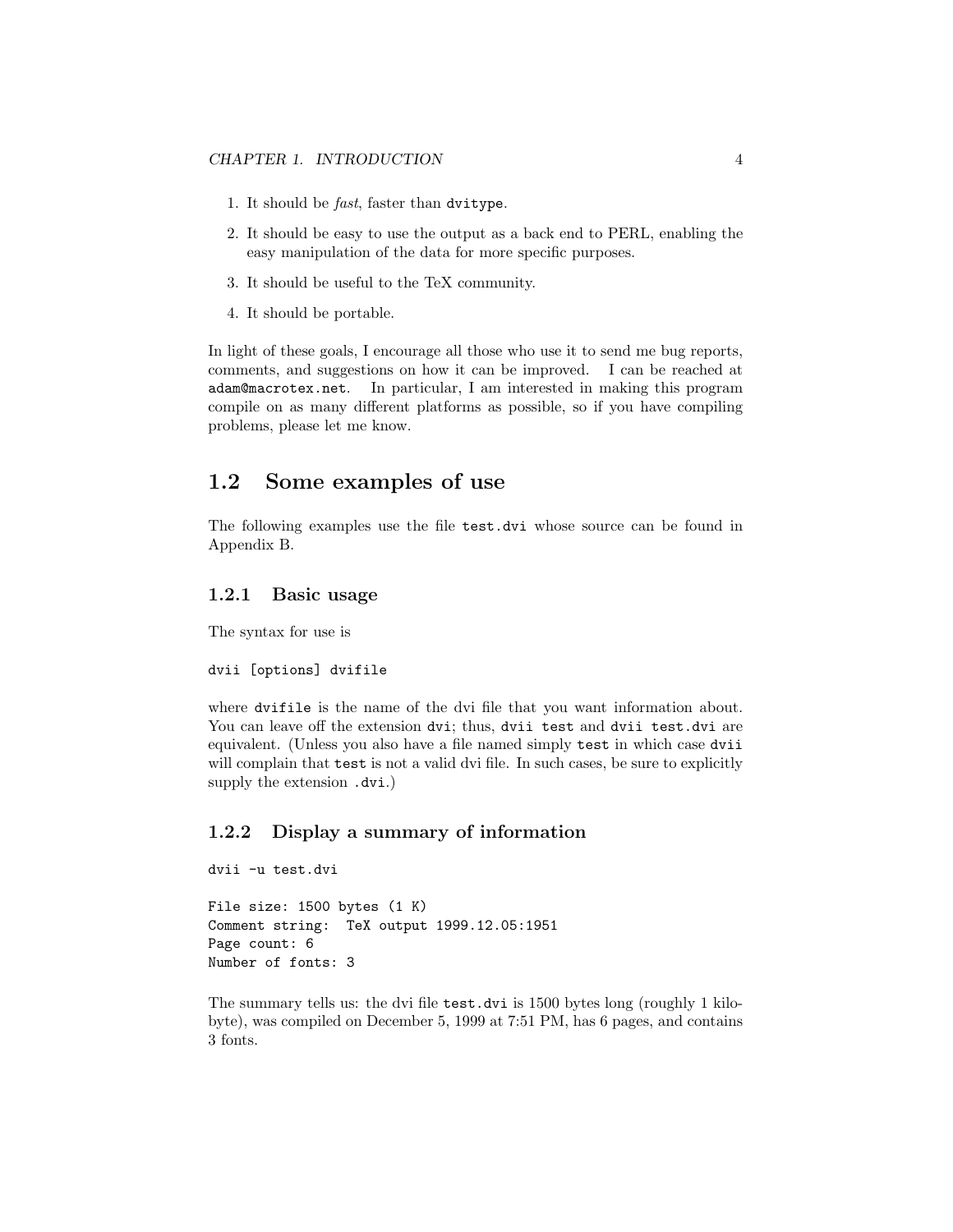#### **1.2.3 List all information**

dvii test.dvi

```
File size: 1500 bytes (1 K)
Comment string: TeX output 1999.12.05:1951
Page count: 6
Number of fonts: 3
f:[50/cmr10/1200]::4bf16079
f:[23/cmbx10/1000]::1af22256
f:[0/cmr10/1000]::4bf16079
p:[1/1]
p:[2/2]
p:[3/3]
p:[4/4]
p:[5/-1]
p:[6/-3]
s:[2/2]:: A short special
s:[3/3]:: abcdefghijklmnopqrstuvwxyzABCDE...
s:[4/4]:: PSfile 1.eps
s:[4/4]:: PSfile 2.eps
s:[4/4]:: PSfile 3.EPS
s:[4/4]:: PSfile dog1.gif
s:[4/4]:: PSfile cat.eps
s:[6/-3]:: Some control characters: []
```
With no options, dvii first displays a summary of the dvi file (see section 1.2.2). The next 3 lines list the three fonts used by the dvi file.

The succeding 6 lines list page information. The format  $p: [m/n]$  means that this is physical page  $m$  corresponding to T<sub>EX</sub> page  $n$ . The physical page is the page in the order that it would be displayed or printed out on a printer. The TEX page is the page number that would appear (in normal circumstances) at the bottom of the page. For more on the difference between physical and T<sub>E</sub>X pages, see section 4.1.

The last 6 lines list all the \special's included in the dvi file. Note that not every dvi file will contain \special's. The format is the same as that for pages; the text following the double colon  $::$  is the first 128 bytes of the \special text.

### **1.3 The** dvii **home page**

The dvii home page can be found at

http://www.macrotex.net/dvii/dvii.html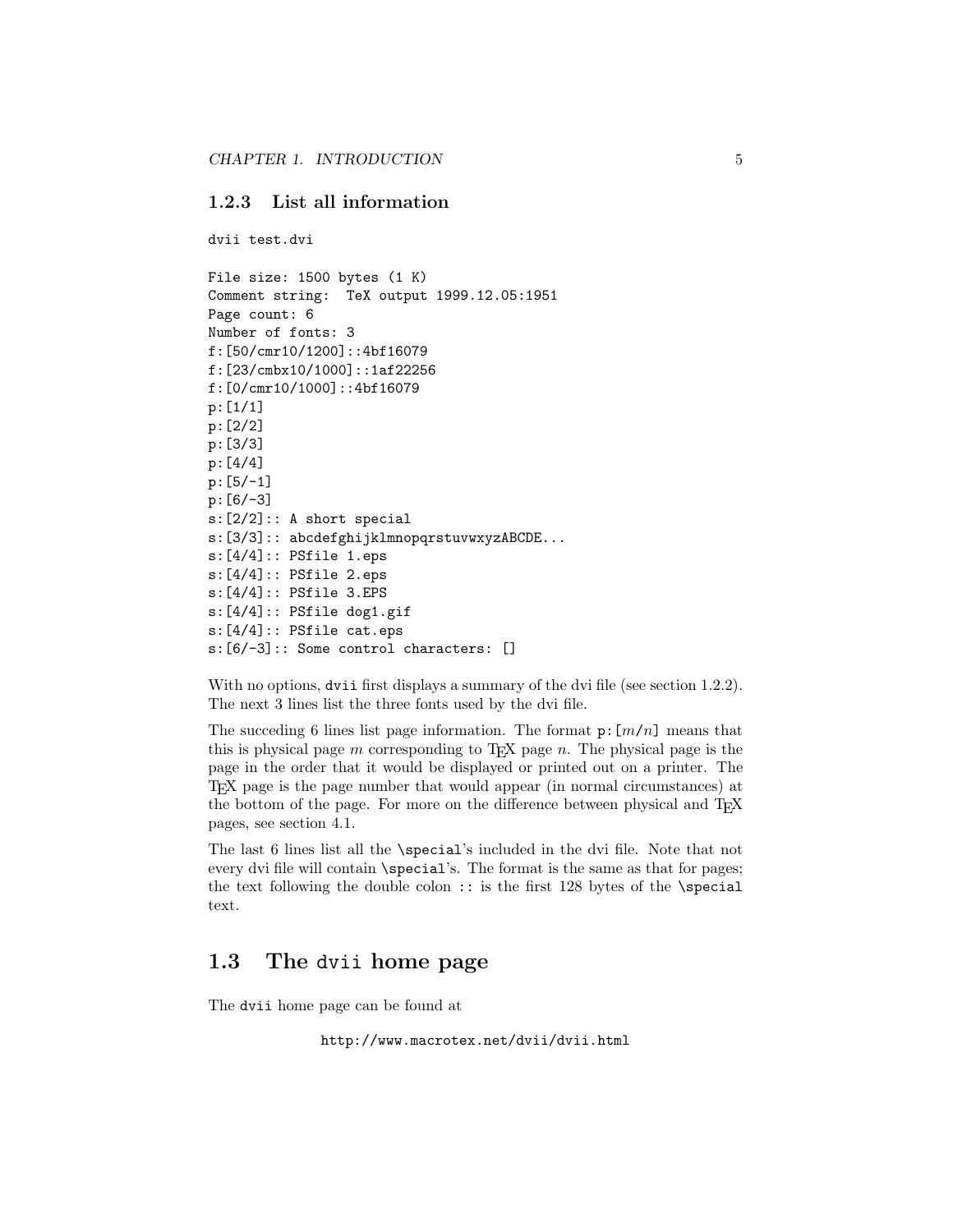# **Installing**

To install, copy the file dvii (or, in the DOS/Windows environment, the file dvii.exe) to a directory in your PATH.

To uninstall, remove the file dvii from whereever you put it.

### **2.1 Where to get executables**

You will find several executables at the dvii home page. Currently, there are executables for the MS-DOS, Windows 95/98/ME/NT/2000, Linux, and Solaris (Sparc and Intel) platforms. Please let me know of any that do not work.

After you download the executable, you need to rename the file to dvii.exe (under DOS or Windows), or dvii (under Unix), and place it somewhere in your PATH.

### **2.2 Where to get the source code**

dvii is written in portable C code whose source is a single file named dvii.c. It should compile on any system with an ANSI C compiler. To get the source file, go to the dvii home page at www.macrotex.net/dvii/dvii.html.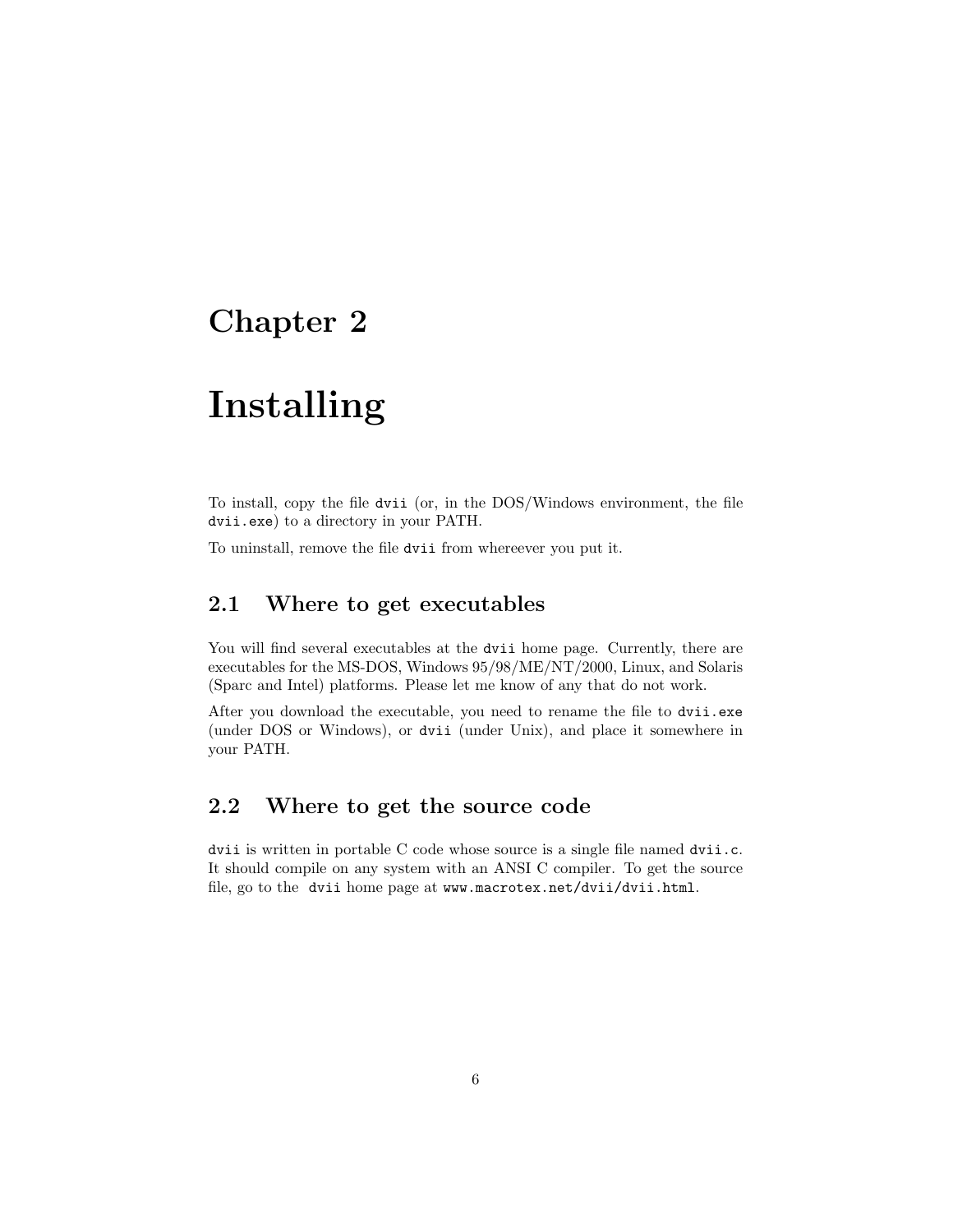# **All the command line options**

### **3.1** -c**: perform simple validity check**

The -c option does a simple validity check of the dvi file: (a) the first two bytes should be 247 2, (b) there should be at least four 233's at the end of the file immediately preceded by a 2.

This is not much of a check: it will certainly not catch dvi files whose middle bytes have become corrupted, but it will at least catch files that are clearly not dvi files (such as text files).

Note that the  $-c$  option is implicit in almost every other option, so its main use is to detect files that are probably not dvi files.

Ses section 15 of dvitype.web for more information.

Example of use:

dvii -c test.dvi

dvi file 'test.dvi' passed validation check (level 0).

## **3.2** -C**: perform more rigorous (and slower) validity check**

(Note: this is a capital 'C'.) This command causes dvii to traverse the entire dvi file parsing each opcode. If the dvi file is corrupted, this command will detect it.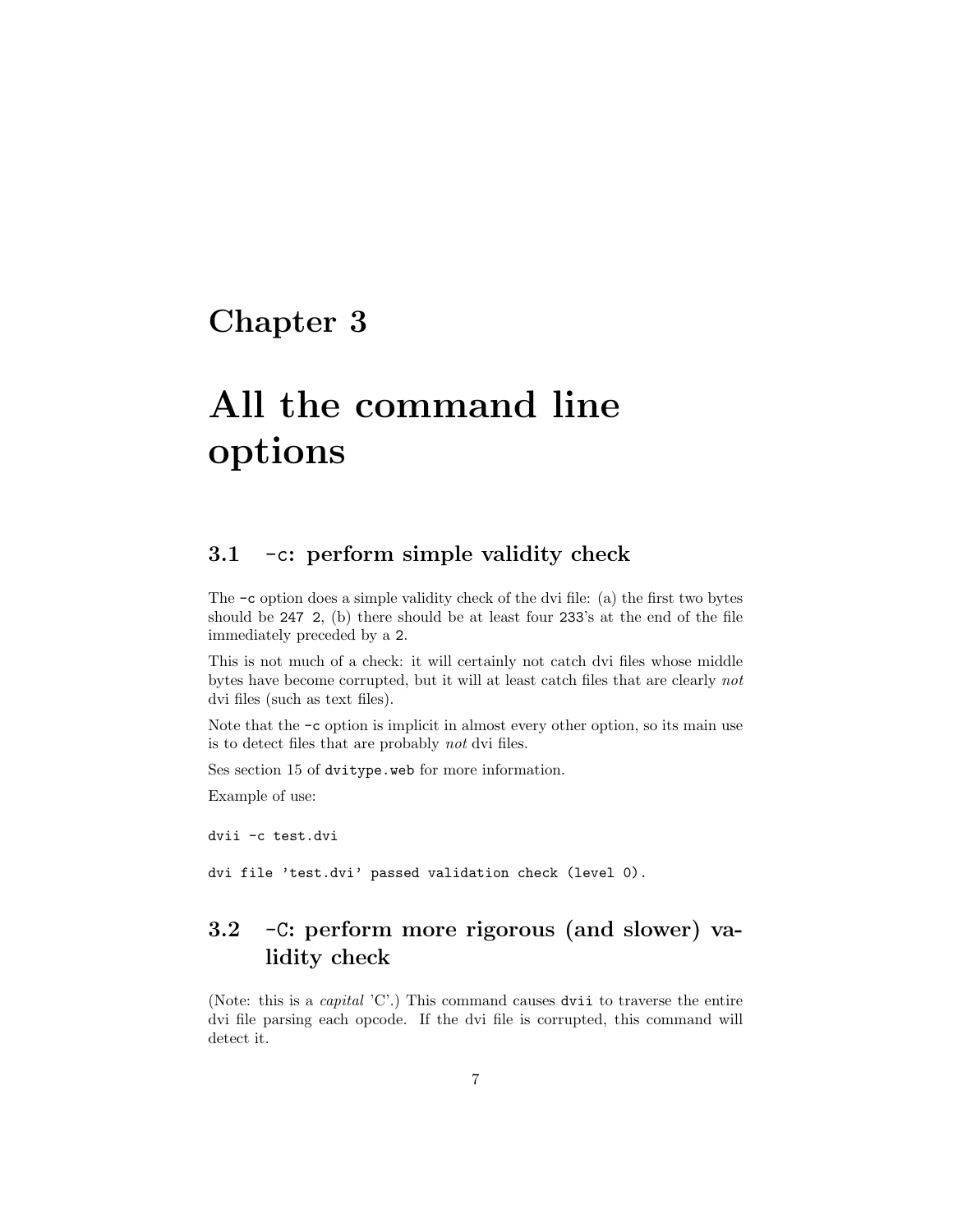However, you pay for this: -C is much slower than -c.

dvii -C test

dvi file 'test.dvi' passed validation check (level 1).

### **3.3** -d**: dump opcodes**

(This option is available in version 0.42 and later.) This option (which implies the -C option) displays all the opcodes to printed starting with pre. Here is a sample:

dvii -d test o:247 o:139 o:141 o:159 o:142 ... o:248 dvi file 'test.dvi' passed validation check (level 1).

where ... are many opcodes. The script details.pl uses this mode to create an opcode summary of the file; see section C.3 for more information on details.pl.

### **3.4** -f**: display fonts**

If you want to list all the fonts used in a dvi file, use the -f option. Note that different sizes of the same font will list separately.

```
f:[50/cmr10/1200]::4bf16079
f:[23/cmbx10/1000]::1af22256
f:[0/cmr10/1000]::4bf16079
```
dvii -f test

The file test.dvi calls 3 fonts: font number 50 is cmr10 at size 1200, font number 23 is cmr10 at size 1000, and font number 0 is cmbx10 at size 1000. (For more information on fonts, see chapter 5.)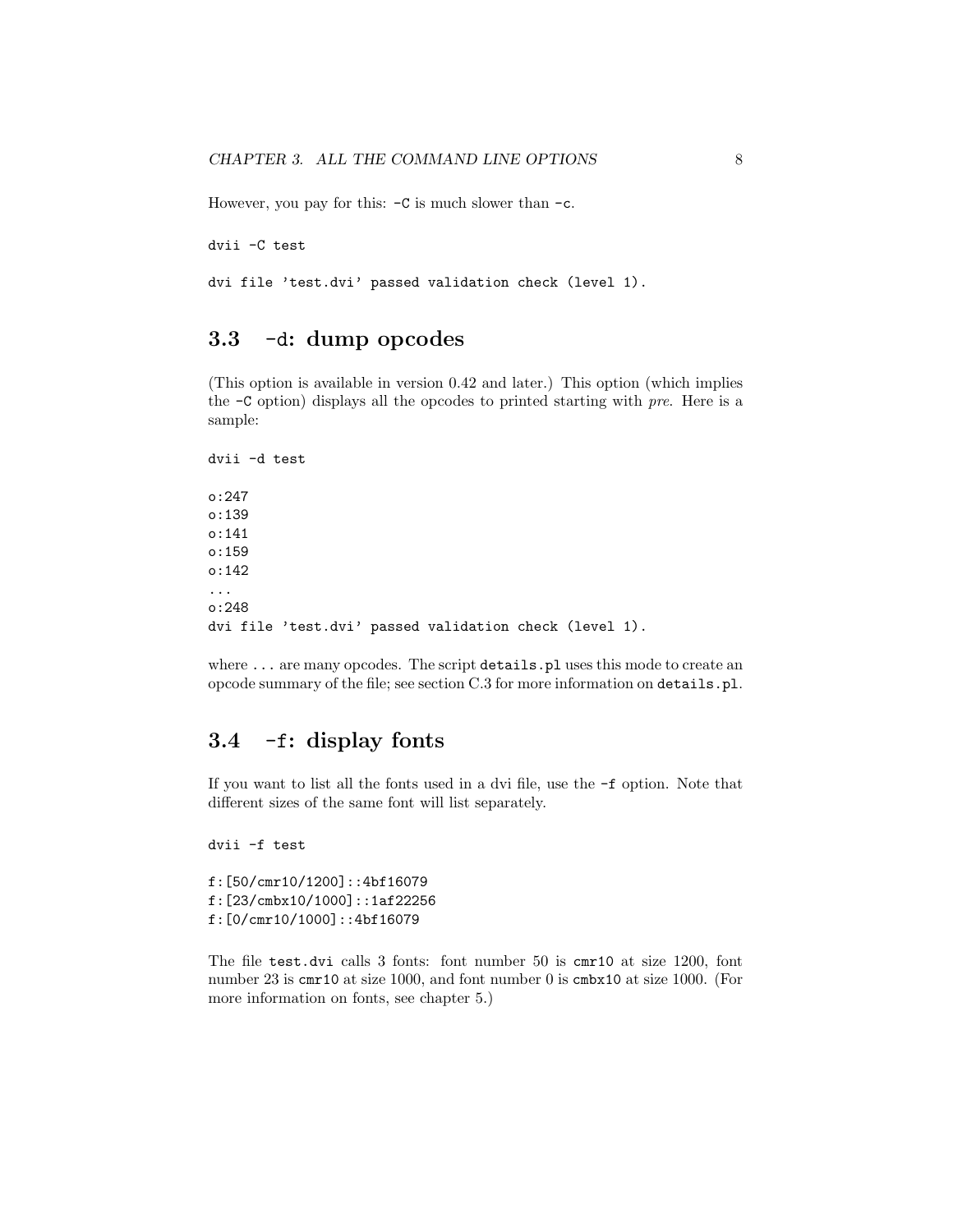### **3.5** -F**: display fonts on each page**

This option (which implies the -p and -f options) lists the fonts used on each page.

```
dvii -F test
f:[50/cmr10/1200]::4bf16079
f:[23/cmbx10/1000]::1af22256
f:[0/cmr10/1000]::4bf16079
p:[1/1]
  start of font list
 Font [0/cmr10/1000]
  end of font list
p:[2/2]
  start of font list
 Font [0/cmr10/1000]
  end of font list
p:[3/3]
 start of font list
 Font [0/cmr10/1000]
 Font [23/cmbx10/1000]
  end of font list
p:[4/4]
 start of font list
 Font [0/cmr10/1000]
  end of font list
p:[5/-1]
  start of font list
 Font [0/cmr10/1000]
 Font [50/cmr10/1200]
  end of font list
p:[6/-3]
 start of font list
 Font [0/cmr10/1000]
 end of font list
```
## **3.6** -g**: suppress control characters when showing special text**

The -g option can be used when displaying \special information. If a \special contains text with unprintable characters, it may corrupt some computer screens. So, instead of trying to print these unpleasant characters, dvii will instead print a '.'.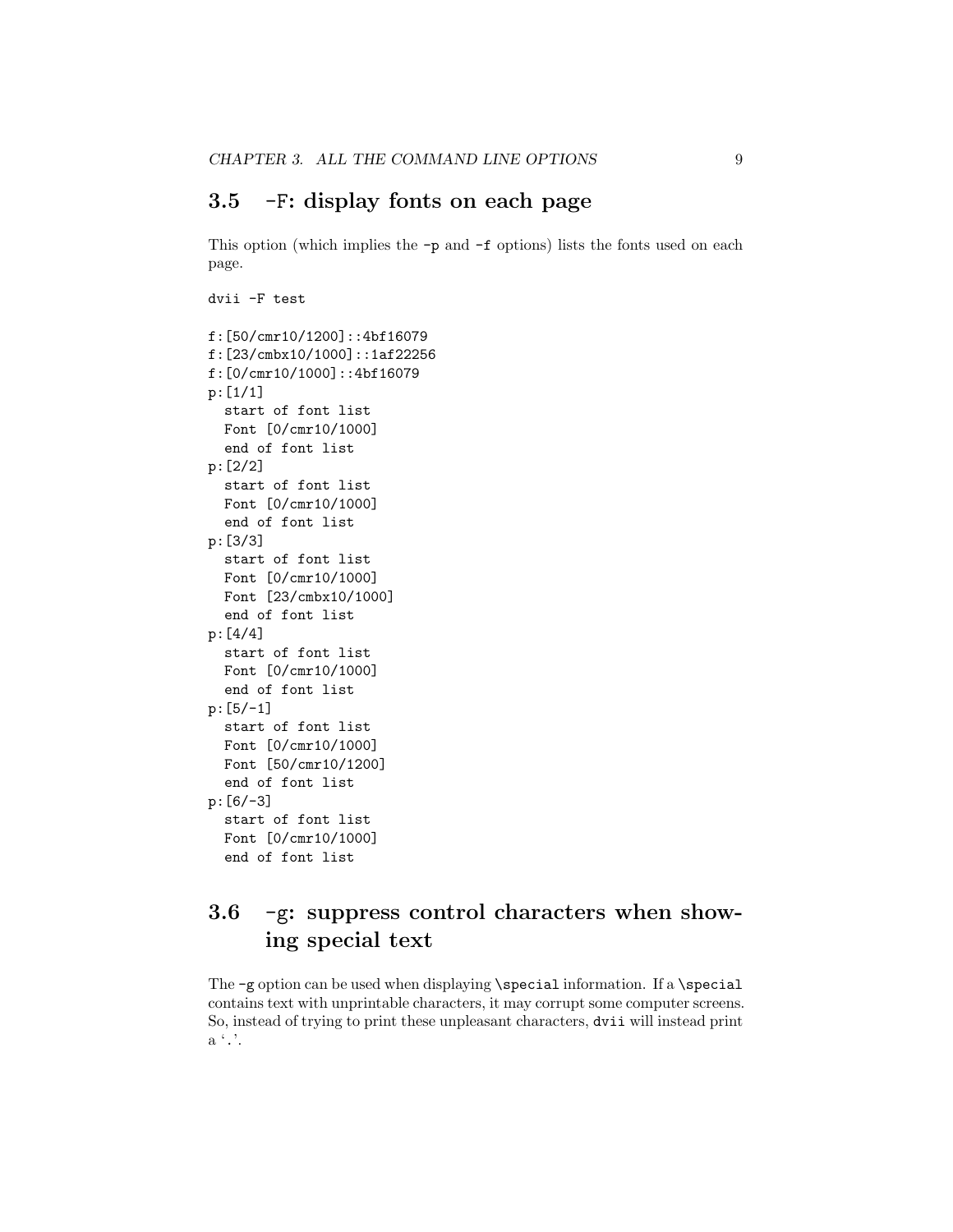Here is what the  $\searrow$  special text looks like *without* the  $-g$  option:

```
dvii -s test.dvi
s:[2/2]:: A short special
s:[3/3]:: abcdefghijklmnopqrstuvwxyzABCDE...
s:[4/4]:: PSfile 1.eps
s:[4/4]:: PSfile 2.eps
s:[4/4]:: PSfile 3.EPS
s:[4/4]:: PSfile dog1.gif
s:[4/4]:: PSfile cat.eps
s:[6/-2]:: Some control characters: []
```
(Note: there are four control characters between the square brackets; because TEX does not like these particular characters, you cannot see them here.)

```
Now with the -g option:
```

```
dvii -s -g test.dvi
s:[2/2]:: A short special
s:[3/3]:: abcdefghijklmnopqrstuvwxyzABCDE...
s:[4/4]:: PSfile 1.eps
s:[4/4]:: PSfile 2.eps
s:[4/4]:: PSfile 3.EPS
s:[4/4]:: PSfile dog1.gif
s:[4/4]:: PSfile cat.eps
s:[6/-2]:: Some control characters: [....]
```
### **3.7** -h**: show main help screen**

This option shows the main help screen which begins

```
dvii -h
```
This is dvii 0.?? (DVI file information) by Adam Lewenberg Send bug reports to adam@macrotex.net dvii -h (Print help screen) dvii dvifile (Print dvi information) dvii [many possible options] dvifile ------------------------------------------- -H : show complete list of options -h : show this help screen -u : display dvi summary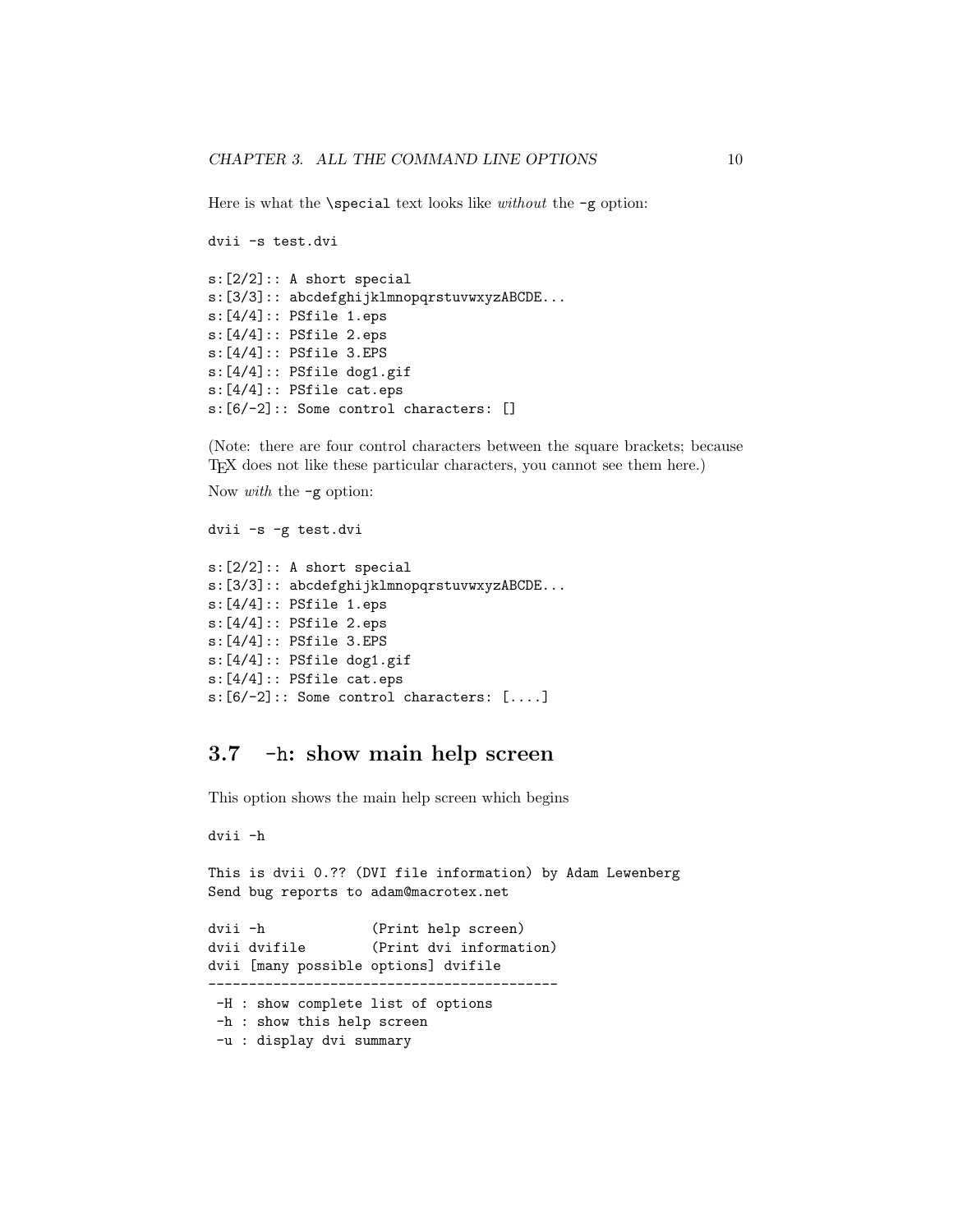...

etc.

### **3.8** -H**: show options help screen**

This option displays all the command line options:

```
dvii -H
All the command line options:
 -c : perform simple validity check
 -C : perform more rigorous (and slower) validity check
 -f : display fonts
...
etc.
```
## **3.9** -m#**: add message digest information when displaying pages**

(See Chapter 7 on message digests.) Display a 16-byte message digest for each page.

```
dvii -m test
```

```
[message digest: simple sum]
p:[1/1]::D8C977816A091771A3A631E7592DAE6D
p:[2/2]::16E5A31EF87F926DB1F86CAD165C5453
p:[3/3]::1139D12267E3D60267CC788905909170
p:[4/4]::68E5A2E9D7320743CB85769CAAE9B023
p:[5/-1]::DE72BC3345FFDF7E779C8C667DCE3F97
p:[6/-3]::12808C9489FD3430C3C8EDAD8A4EC760
```
## **3.10** -M#**: add message digest information but ignore certain opcodes**

(See Chapter 7 on message digests.) Display a 16-byte message digest for each page, but ignore certain dvii opcodes.

Depending upon the value of #, certain of the dvi information will be ignored when computing the message digest.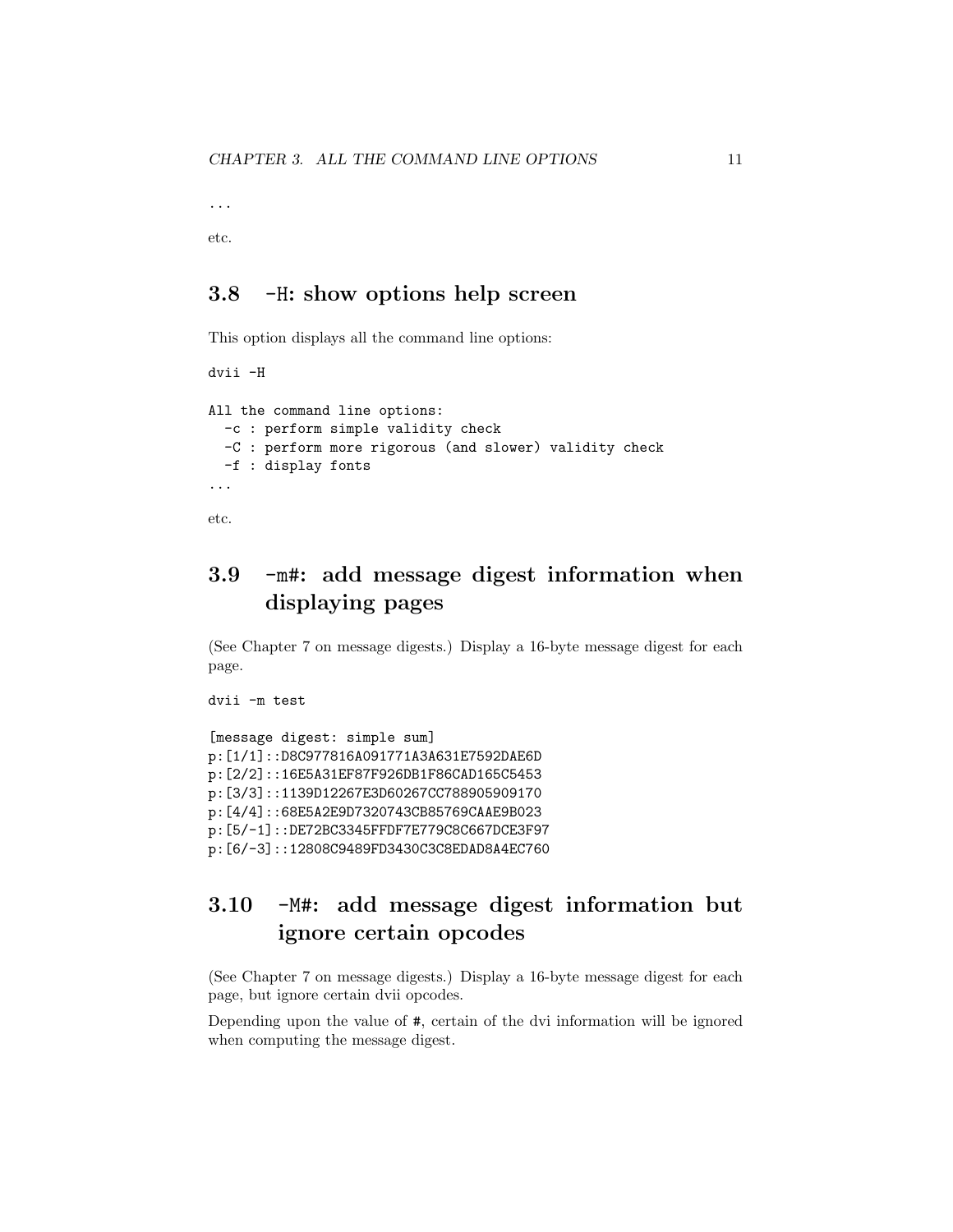-M0 Do not ignore any of the opcodes; equivalent to -m.

-M1 Ignore all font assignments and font definitions.

-M2 Ignore all NOPS (no ops).

-M4 Ignore all \special's.

-M8 Ignore all pushes and pops.

These options can be combined by adding; for example, to ignore fonts and \special's, use -M5. A rationale as to why you might want to ignore certain dvii page information when computing a message digest follows.

If you use page message digests to detect when a page has changed, you may get false alarms when the only thing that changes in the dvi file is the order of font definitions: the page looks the same but will have a different message digest because the message digest has changed.

For example, consider the two files

| % File A              | % File B              |
|-----------------------|-----------------------|
| \font\a=cmr10 at 11pt | \font\b=cmr10 at 12pt |
| \font\b=cmr10 at 12pt | \font\a=cmr10 at 11pt |
| \a A                  | \a A                  |
| $\mathcal{b}$ A       | \b A                  |
| \end                  | \end                  |

These two files generate identical looking output but different dvi code because the font numbering is different. If you use dvii -m you will see different fingerprints:

```
[message digest: simple sum]
A: p:[1/1]::6676847979940C046D093C93789A1812
B: p:[1/1]::6676837979940B056D093C94789A1812
```
 $\hat{\phantom{a}}$ 

But, if you use dvii -M1 you get

```
[message digest: simple sum (ignore font)]
A: p:[1/1]::B42E10A601774236B86D11CE2F8C25E4
B: p:[1/1]::B42E10A601774236B86D11CE2F8C25E4
```
By examining the fonts with the -f option you can see where the two dvi files differ:

| dvii -f filea                | dvii -f fileb                |
|------------------------------|------------------------------|
| f: [51/cmr10/1200]::4bf16079 | f: [51/cmr10/1100]::4bf16079 |
| f: [50/cmr10/1100]::4bf16079 | f: [50/cmr10/1200]::4bf16079 |
| f: [0/cmr10/1000]:: 4bf16079 | f: [0/cmr10/1000]::4bf16079  |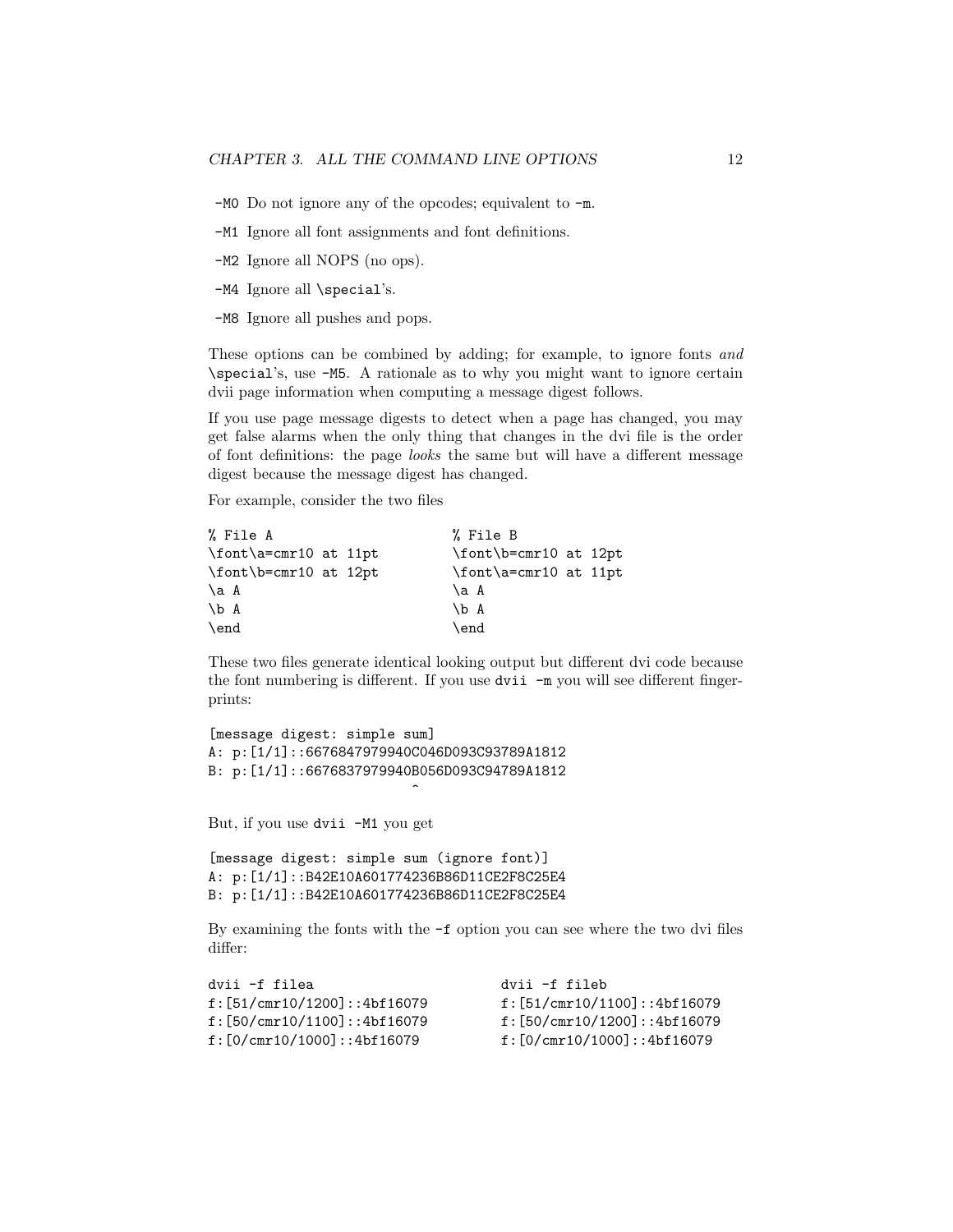The font cmr10 at 1200 is font 51 in filea, whereas it is font 50 in fileb.

## **3.11** -n#**: display # bytes of special text**

Normally, dvii -s test will display a maximum of 128 bytes of the \special text. For example, let filec.tex be the file

```
\special{0123456789abcdefghijklmnopqrstuvwxyzABCDE...}
\bye
```
(Note that the '...' indicates more special text which we omit due to space limitations in this manual.)

```
dvii -s filec
s:[1/1]:: 0123456789abcdefghijklmnopqrstuvwxyzABCDE...
```
However, you can tell dvii how many bytes to display by using the  $-\mathbf{n}$  option:

dvii -s -n20 filec s:[1/1]:: 0123456789abcdefghij

Finally, if you want to display all the  $\simeq$  special text, use -n-1:

```
dvii -s -n-1 test
s:[1/1]:: 0123456789abcdefghijklmnopqrstuvwxyzABCDE...
```
Here, the output of dvii -s -n-1 test looks like dvii -s test only because we do not have enough page to show the entire \special text, but believe me, dvii -s -n-1 test will display all the \special text.

## **3.12** -p**: display page information**

To display a list of physical page/TEX page pairs, use the -p option:

dvii -p test p:[1/1] p:[2/2] p:[3/3] p:[4/4] p:[5/-1] p:[6/-3]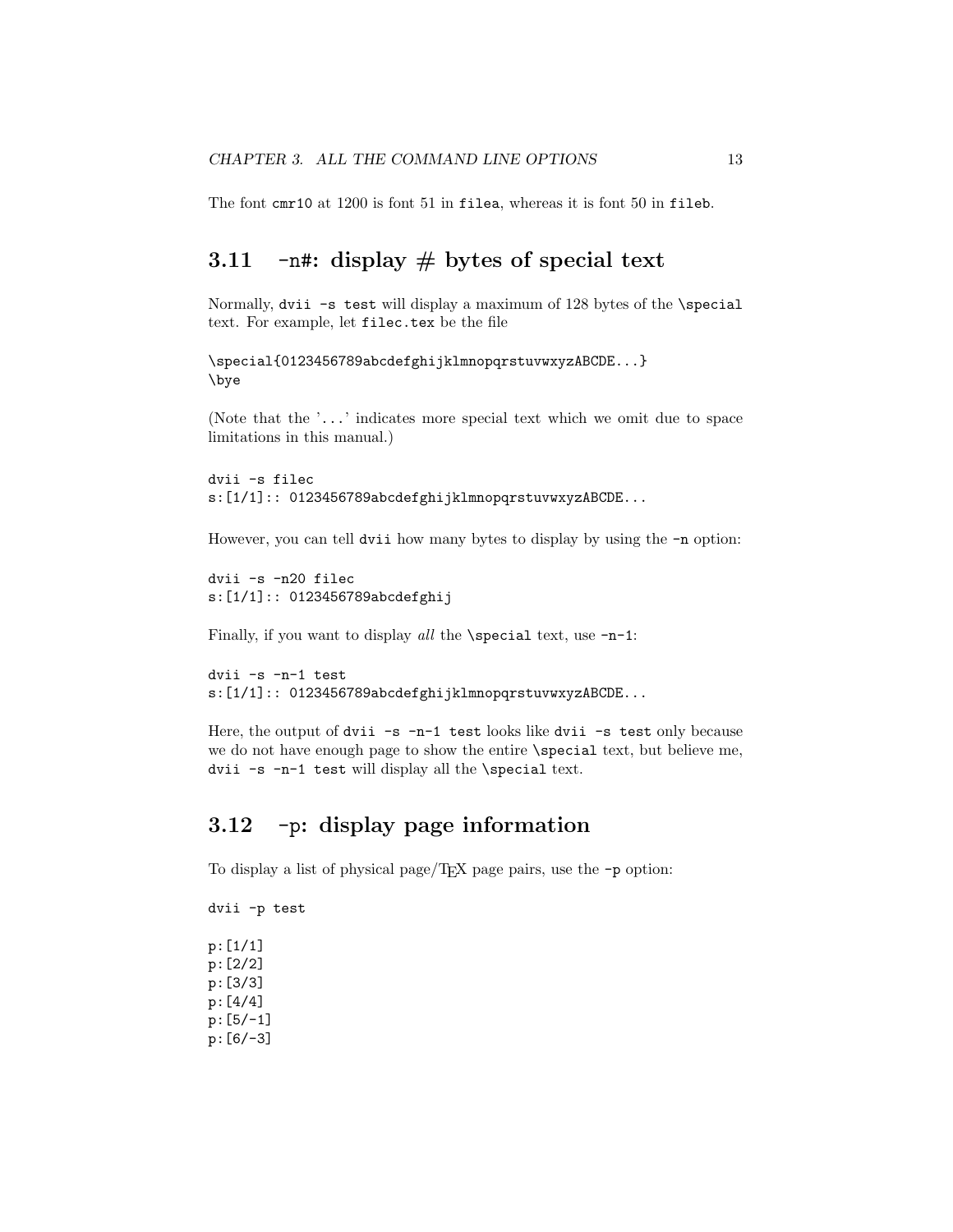The first number indicates the physical page and the second number indicates the T<sub>EX</sub> page. For example, the sixth physical page has T<sub>EX</sub> page  $-3$ .

For more information on the difference between physical pages and TEX pages, see section 4.1.

#### **3.13** -P**: suppress the display of physical pages**

(This option is available in version 0.43 and later.) This option only makes sense when you are listing page information (e.g., when using the -p or the -M option. Here is what you get with dvii -p test:

dvii -p test

p:[1/1] p:[2/2] p:[3/3] p:[4/4] p:[5/-1] p:[6/-3]

and here is what you get when you add the -P option:

dvii -p -P test p:[XX/1] p:[XX/2] p:[XX/3] p:[XX/4] p:[XX/-1] p:[XX/-3]

So, why might you want to do something so silly? This is most useful when usnig the message digest feature to detect page changes (see Chapter 7). Imagine that you have message digest information for your entire 1000-page book. Later, you compile only one chapter. If you create a message digest of the chapter, the physical pages will no longer agree with the message digest for the entire book. So, suppressing the physical pages is the only way you can reliably tell if there has been a change.

## **3.14** -s**: display specials**

The -s lists each \special in the file and the page on which it appears. For example: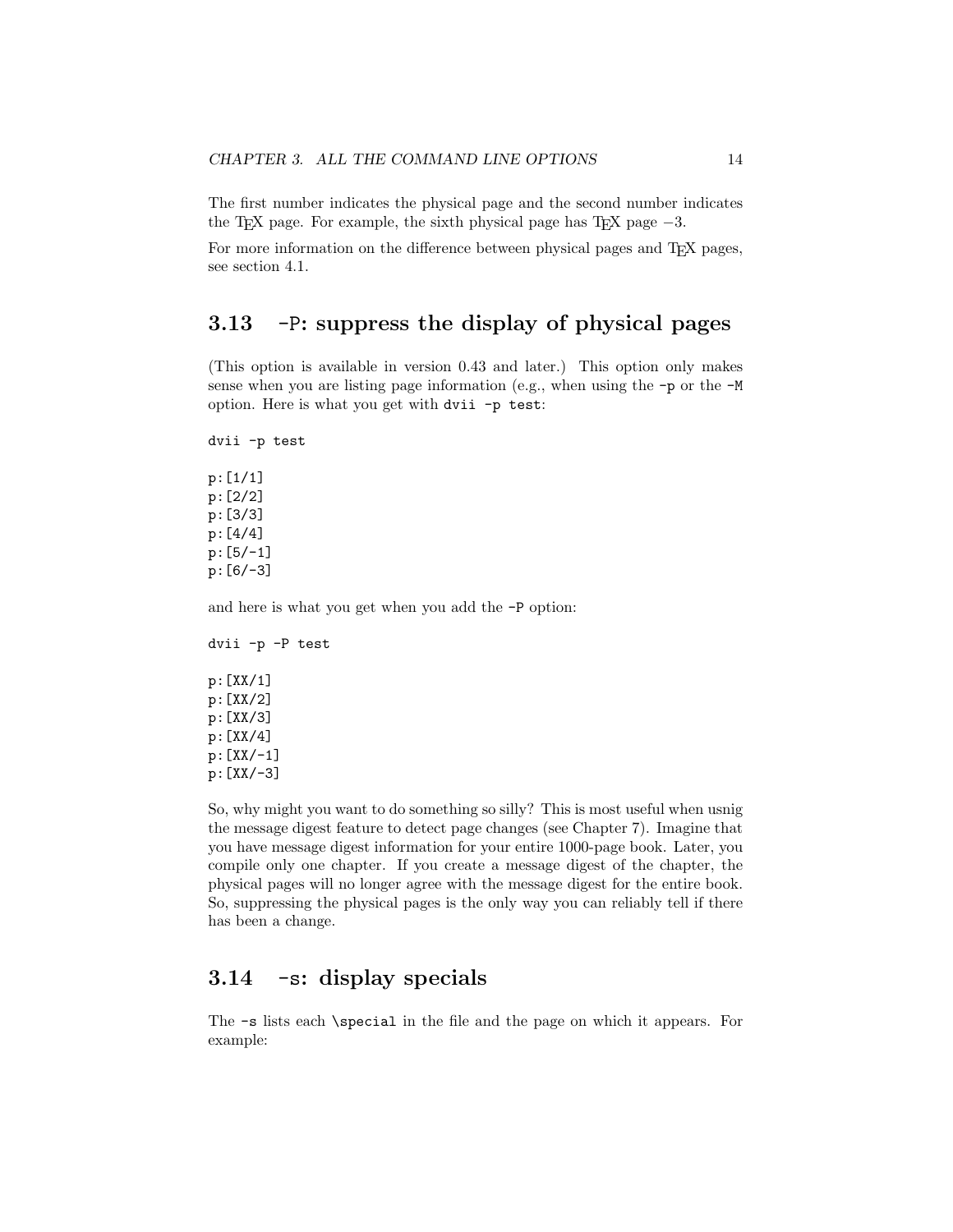```
dvii -s test
```

```
s:[2/2]:: A short special
s: [3/3]: : abcdefghijklmnopqrstuvwxyzABCDE...
s:[4/4]:: PSfile 1.eps
s:[4/4]:: PSfile 2.eps
s:[4/4]:: PSfile 3.EPS
s:[4/4]:: PSfile dog1.gif
s:[4/4]:: PSfile cat.eps
s:[6/-3]:: Some control characters: []
```
Thus, there is a \special on (physical) page 2 consisting of the text 'A short special'.

The \special text on page  $6/-3$  contains some control characters which do not show up on the printed page because they do not correspond to any printable characters. (Actually, the text is [^A^B^C^D].)

#### **3.15** -S**: count number of specials**

Normally, the summary that the -u option generates includes the number of pages and the number of fonts, but not the number of specials. If you want a count of the number of specials, use -S; note that -S implies -u

```
dvii -S test
```

```
File size: 1500 bytes (1 K)
Comment string: TeX output 2001.01.25:0933
Page count: 6
Number of fonts: 3
Number of specials: 8
```
### **3.16** -T**: give timing information**

To see how long dvii took to run, use the -T option:

```
dvii -T -C test
dvi file 'test.dvi' passed validation check (level 1).
User time: 0.0 seconds
Real time: 0.0 seconds
```
The 'User time' is the time external to the computer to run; that is, if you started a stopwatch before executing the command and then stopped it after the command finished, the elapsed time corresponds to the 'User time'.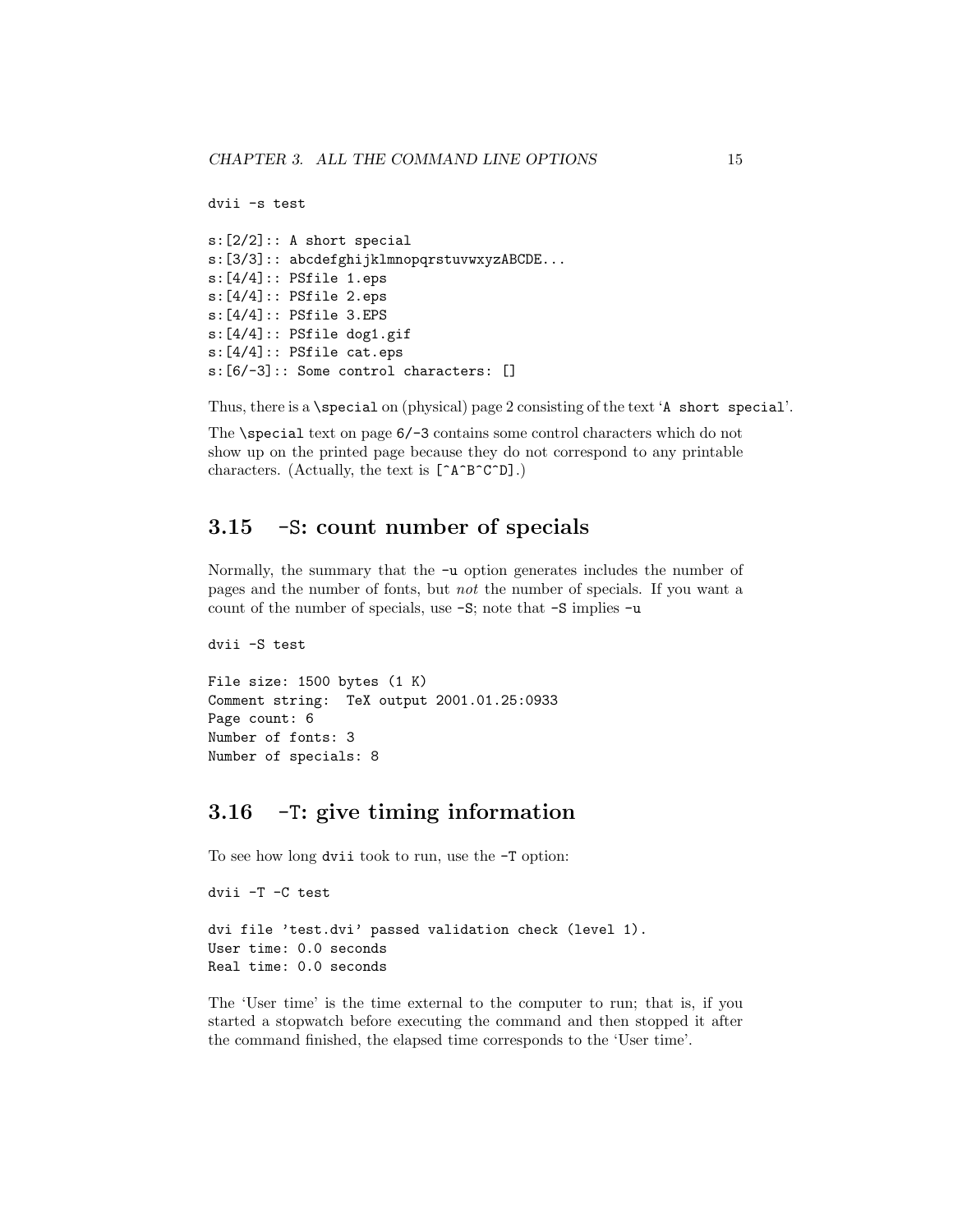On the other hand, most modern operating systems are capable of running many programs at once, switching from one to the other. So, while it may appear to you that a command takes 5 minutes to run, the computer itself may have only spent 1 minute of the 5 minutes on your program, spending the other 4 minutes on other tasks. Hence, 1 minute would be 'Real time'.

If the file is small enough (as it is in the cast of test.dvi above), you may see both times listed as 0.0 seconds.

## **3.17** -u**: display summary**

To display a summary of a dvi file, use the -u option:

```
dvii -u test.dvi
File size: 1500 bytes (1 K)
Comment string: TeX output 1999.12.05:1951
Page count: 6
Number of fonts: 3
```
The summary tells us: the dvi test.dvi file is 1500 bytes long (roughly 1 kilobyte), was compiled on December 5, 1999 at 7:51 AM, has 6 pages, and contains 3 fonts.

See also the -S option.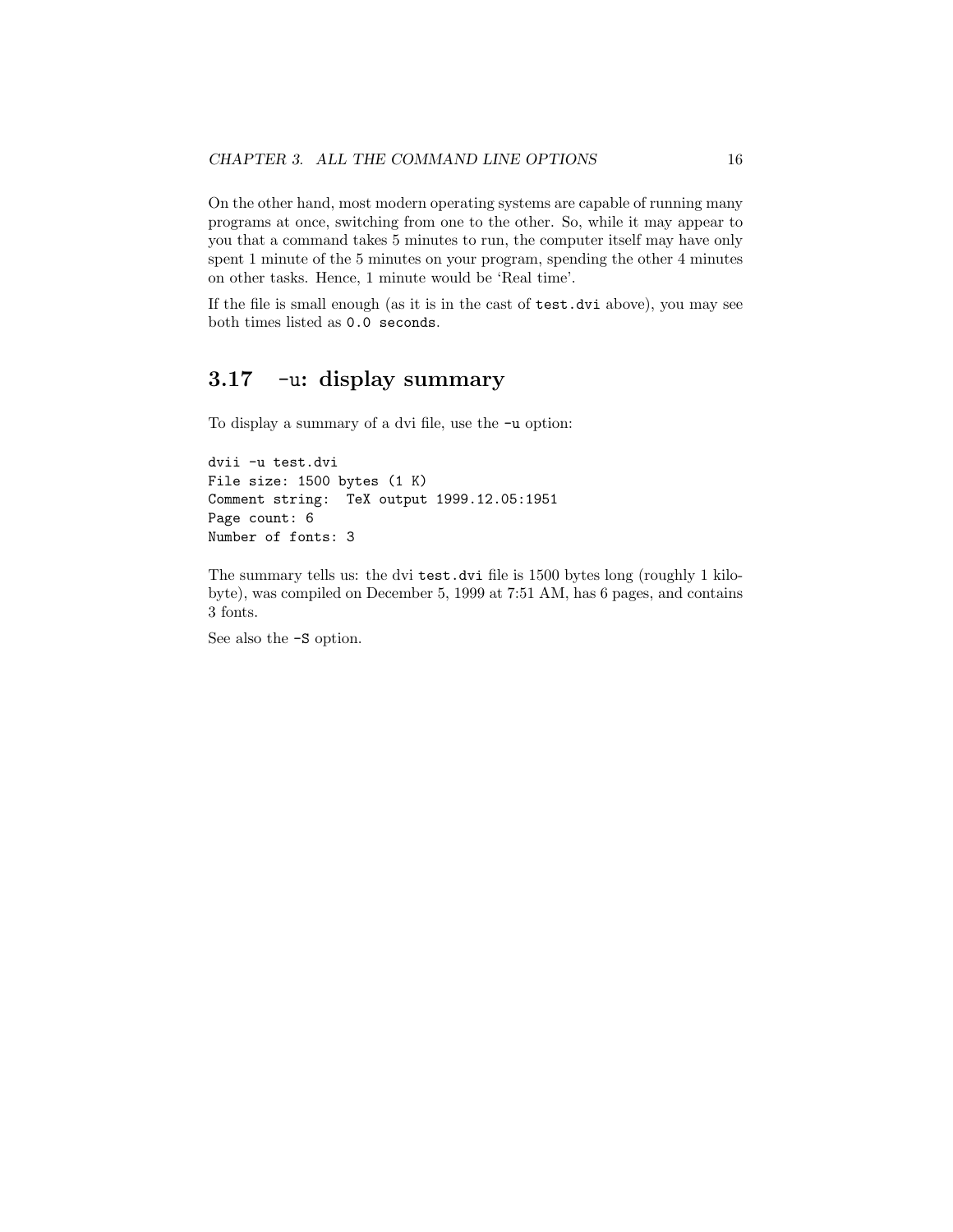# **Pages**

## **4.1 Physical pages versus TEX pages**

Every time T<sub>EX</sub> writes a page to a dvi file it inserts codes indicating the beginning (BOP) and end (EOP) of the page. The number of physical pages is thus the number of BOP's in the dvi file.

At the start of each physical page, TEX records additional information indicating what page number will appear when the dvi file is printed. (More precisely, it stores the contents of the first ten \count registers, the first of which is usually the register used to store the page number printed at the bottom of the page.) This page number is the  $T<sub>F</sub> X$  page.

Thus, it is possible to have a dvi file that when printed consists of 10 physical pieces of papers where each page has the number '1' printed at the bottom of the page.

For example, the file test.dvi consists of 6 physical pages, with TFX page numbers 1, 2, 3, 4,  $-1$ ,  $-3$ .

dvii -p test p:[1/1] p:[2/2] p:[3/3] p:[4/4] p:[5/-1] p:[6/-3]

The first number in the bracket is the physical page while the second is the TEX page.

If you want to suppress the display of physical pages, use the -P option (see section 3.13).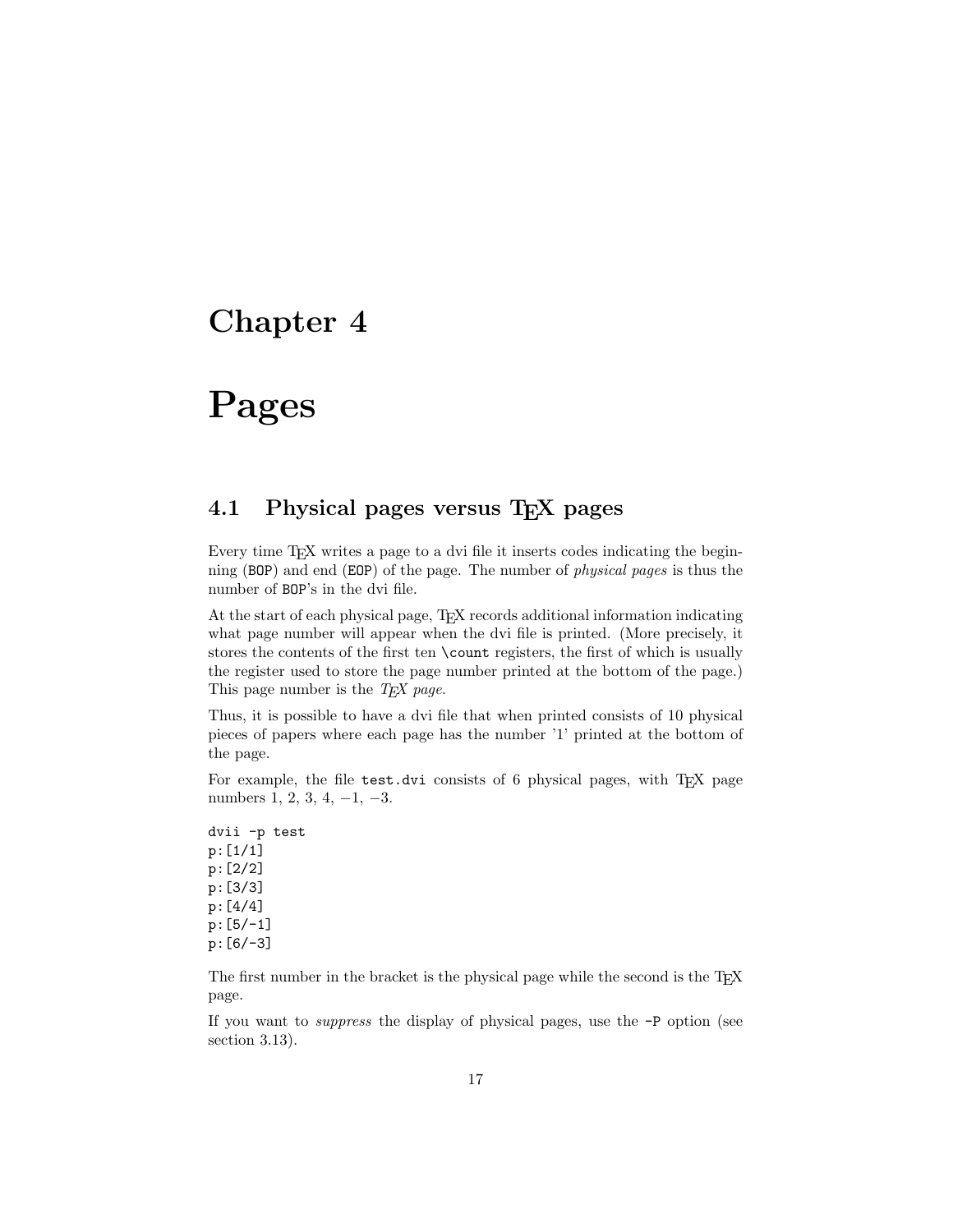# **Fonts**

Internally, T<sub>E</sub>X refers to each font via a font number. Each font number corresponds to an external font name and a scaling factor. For example, the file test.dvi calls upon 3 fonts: fonts 0, 23, and 50. In this case, font 0 refers to a font named cmr10 scaled at magnification 1000.

dvii ouputs font information in the following format:

f:[n/filename/scale]::checksum

The *n* refers to the font number (e.g., 0), *filename* refers to the external file name (e.g., cmr10), scale refers to the scaling factor (e.g., 1000), and checksum to the checksum of the font's TFM file (e.g., 4bf16079).

Here are the fonts in test.dvi as displayed by dvii:

dvii -f test

f:[50/cmr10/1200]::4bf16079 f:[23/cmbx10/1000]::1af22256 f:[0/cmr10/1000]::4bf16079

Note that T<sub>E</sub>X views two fonts with the same external fontname but with different scaling factors as different fonts.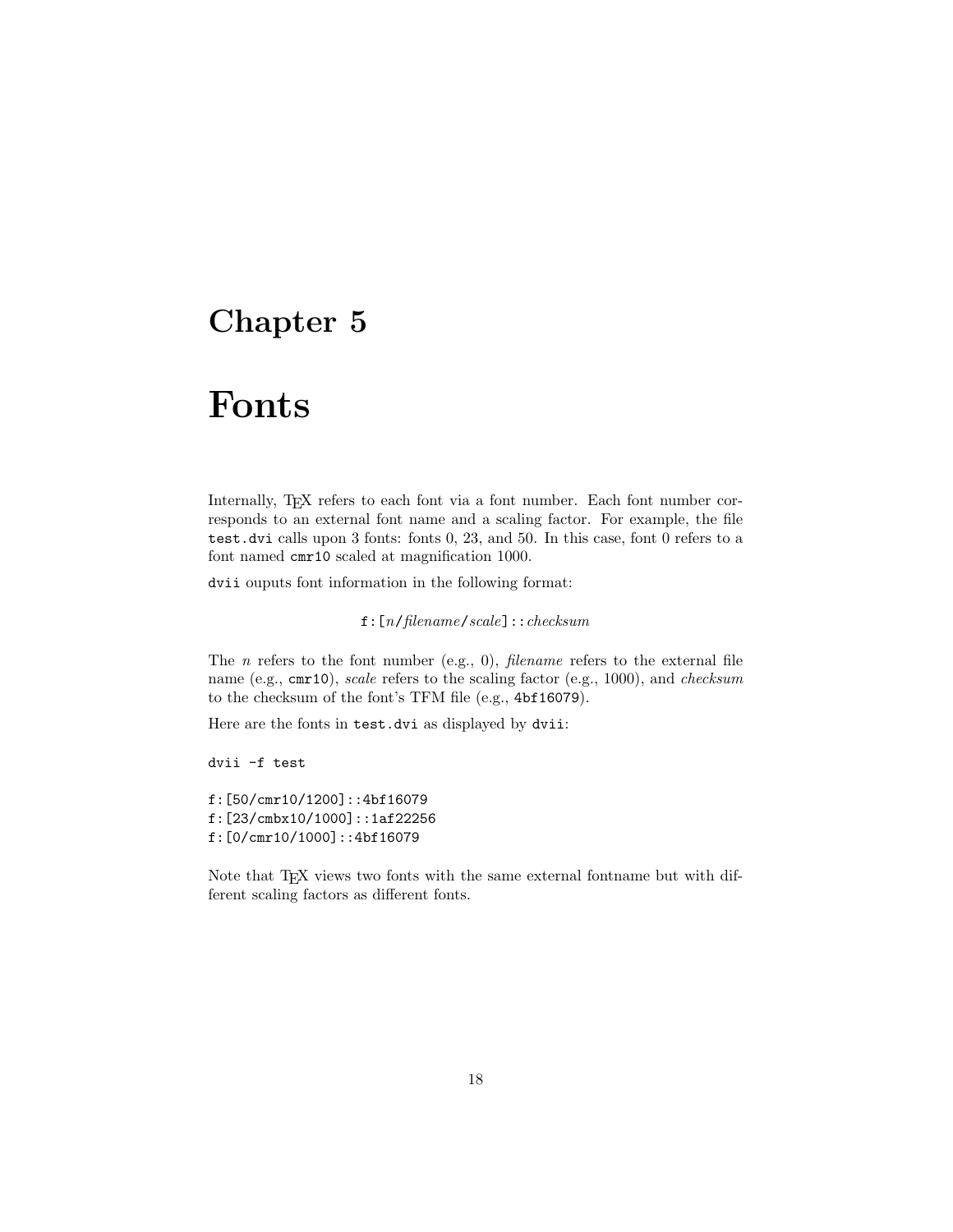# **Specials**

As not every publishing feature is built-in to T<sub>E</sub>X, the creator of T<sub>E</sub>X, Donald E. Knuth, made sure that a facility to insert "hooks" into a dvi file was available. These hooks are called *specials* and are invoked via tha **\special** command. For example, if you put the command \special{Hello} in a TEX file, the resulting dvi file will contain a **\special** opcode with argument Hello. TFX postprocessors (such as dvi viewers or printer drivers) can then interpret the \special's and take the appropriate action.

One of the more common uses of the **\special** is to insert figure files into a TEX document. For example, the LATEX graphics package provides the \includegraphics command which will take as an argument the name of figure file and place a **\special** command in the dvi file listing the name of the file, its dimensions, and other information. Altough TEX itself knows nothing about figure files, most dvi printer drivers (such as dvips) know how to interpret the \special information and will insert the figure.

You can tell dvii to go through a dvi file and list the location and contents of each **\special**. This can be useful, for instance, if you want to see on which page a particular figure appears without actually viewing or printing the file.

dvii -s test

```
s:[2/2]:: A short special
s:[3/3]:: abcdefghijklmnopqrstuvwxyzABCDE...
s:[4/4]:: PSfile 1.eps
s:[4/4]:: PSfile 2.eps
s:[4/4]:: PSfile 3.EPS
s:[4/4]:: PSfile dog1.gif
s:[4/4]:: PSfile cat.eps
s:[6/-3]:: Some control characters: []
```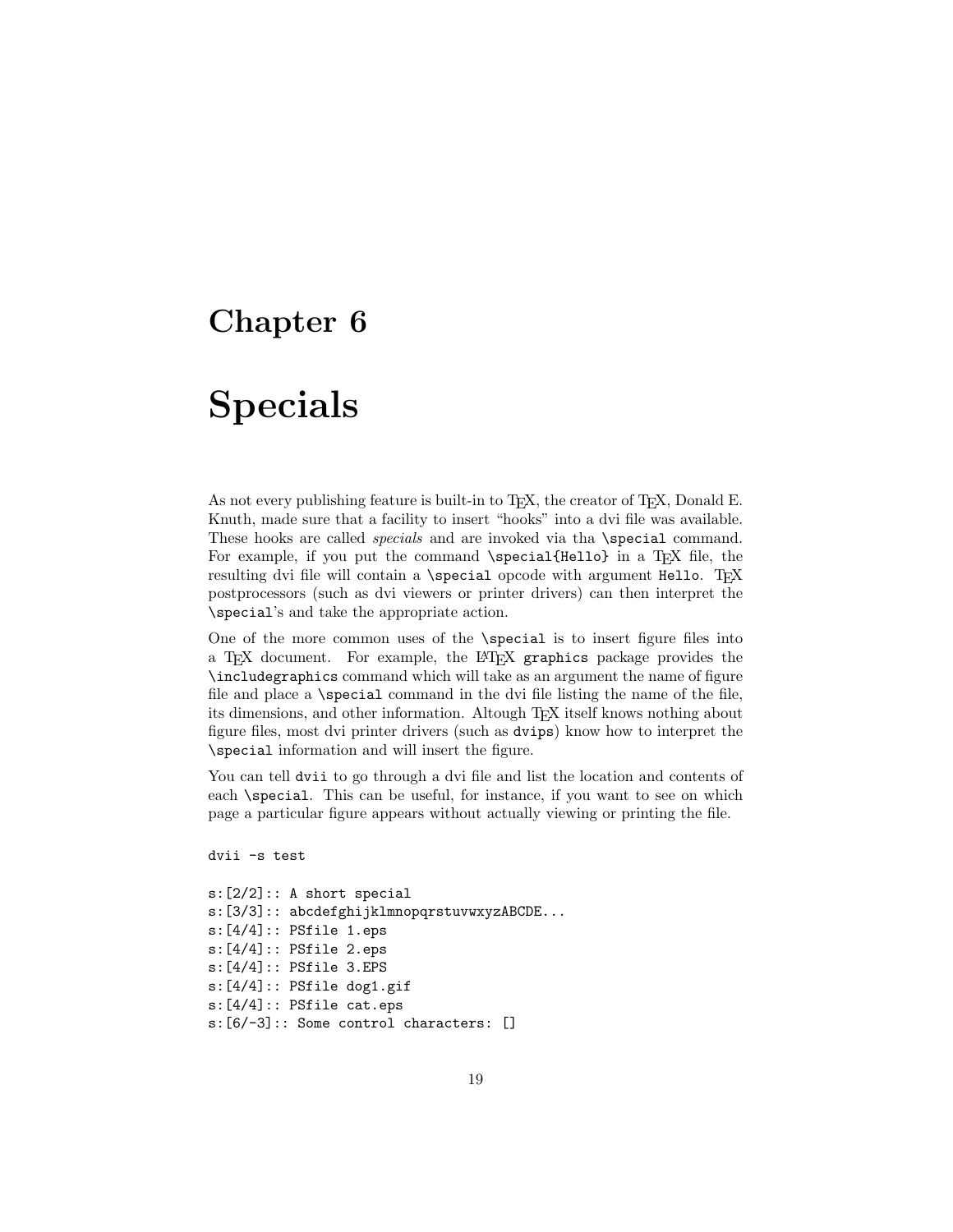# **Message digest**

### **7.1 What is a message digest?**

A short answer: a message digest is a numerical summary or "fingerprint" of a given set of data (such as a data file or e-mail message).

A longer answer. A computer file is really just a sequence of numbers. For example, the file containing the single word "Hello" is really just the the sequence 72 101 108 108 111. The file containing the file "Goodbye" is the sequence 71 111 111 100 98 121 101. Of course, most computer files are much bigger with correspondingly longer sequences.

Imagine that a file with one million characters needs to be sent from one computer to another computer thousands of miles away. How can the recipient be assured that the data received is in fact the data that was sent? One way would be to send the data twice and compare the two transmissions. This might work, but would be rather slow: it would take twice as long to send the message twice.

So, instead of sending the message again a second time we send a shorter message that gives a summary of the original message. This summary is calculated at both ends, and the receiver compares her summary with the one sent by the transmitter. If they match, this is evidence that the file was received intact.

Of course, the form of this summary will affect how reliable the summary is at detecting if the data was sent correctly.

One sort of summary is called a parity check: add up all the numbers in the file and see if this sum is odd or even. The message digest is then either 0 (if the sum is even) or 1 (if the sum is odd). As you may imagine, this form of fingerprint is not very useful when the files get long.

Thus one desirable aspect of a message digest is that different data sets which differ in a small number of places generate different message digests. This way,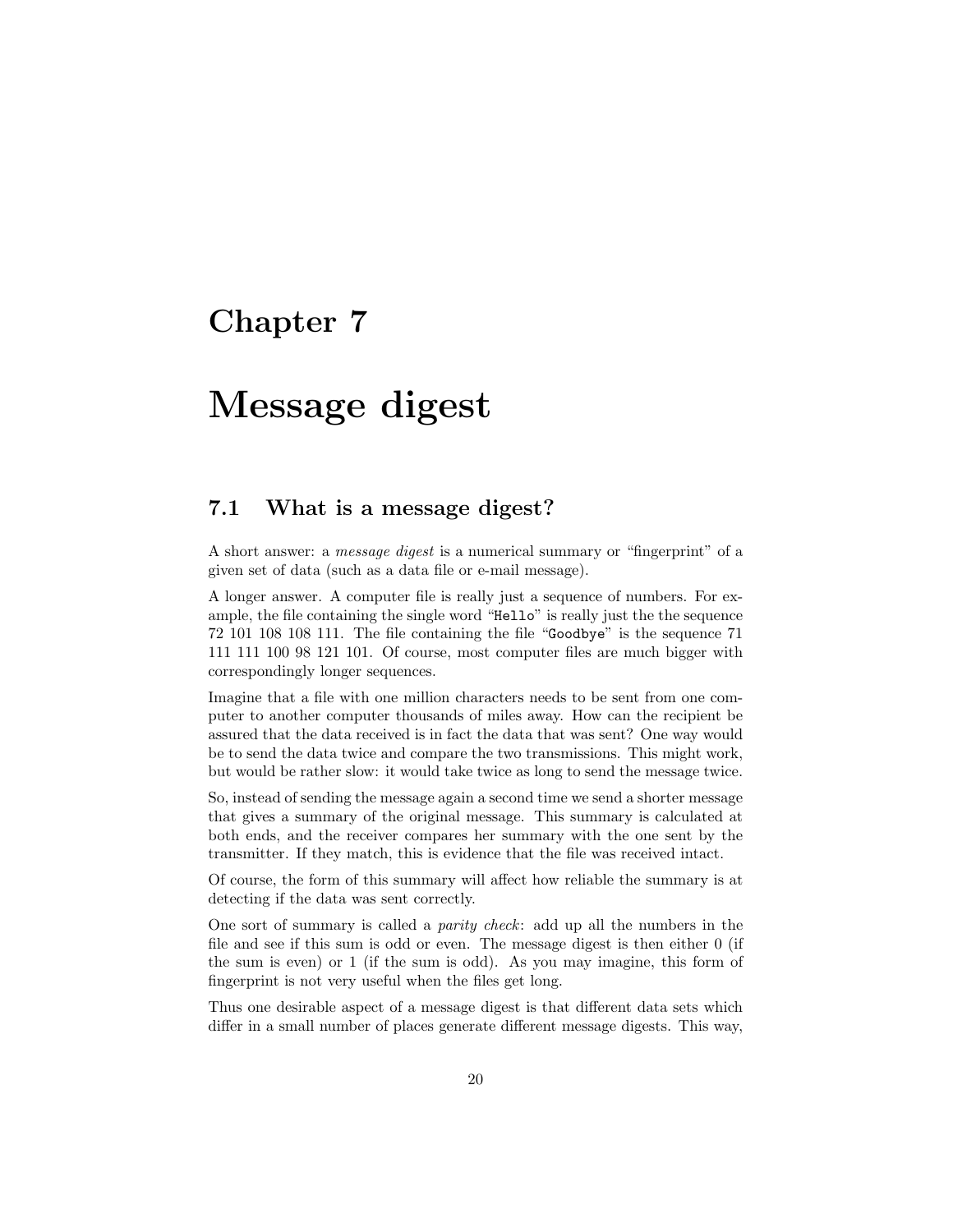changes to the data are readily detected.

One system that does this well is the MD5 message digest. It is "cryptographically secure", that is, if one file generates a given MD5 message digest, it is hard to construct a different file with the same MD5 message digest. Thus, it is suitable for "digital signatures" that are hard to forge.

#### 7.2 Why use a message digest with T<sub>E</sub>X?

The last (and often trickiest) step in setting a book is "page layout". In the TEX world this corresponds to optimizing figure placement and fixing bad page breaks. This is often delicate: changing one line of text can change not just the page on which the line appears, but the pages following ("text reflow").

Thus, it would be very nice to determine, after making a small change, which pages have changed. One way to determine this is to look at a printout of each page and see which pages have changed. This, however, is not very practical except for the smallest documents.

My approach is to take each page's "finger print" (via a message digest) before making a change, make the change, and then take each page's fingerprint again after making the change. Then, just check which pages' fingerprints have changed.

Here is an example. Let filex.tex contain the following source:

a\eject b\eject c\eject d\eject e\eject f\end

The summary of this file is

dvii -u filex

File size: 628 bytes (1 K) Comment string: TeX output 1999.12.17:0937 Page count: 6 Number of fonts: 1

We can save and display the page information along with a message digest of each page if we use the -M1 option:

```
dvii -p -M1 filex > before.md
cat before.md
[message digest: simple sum (ignore font)]
p:[1/1]::9C8E26458F1B019011D2F28DA18B18CC
p:[2/2]::9C8E26468F1B029011D2F28DA18B18CC
p:[3/3]::9C8E26478F1B039011D2F28DA18B18CC
p:[4/4]::9C8E26488F1B049011D2F28DA18B18CC
```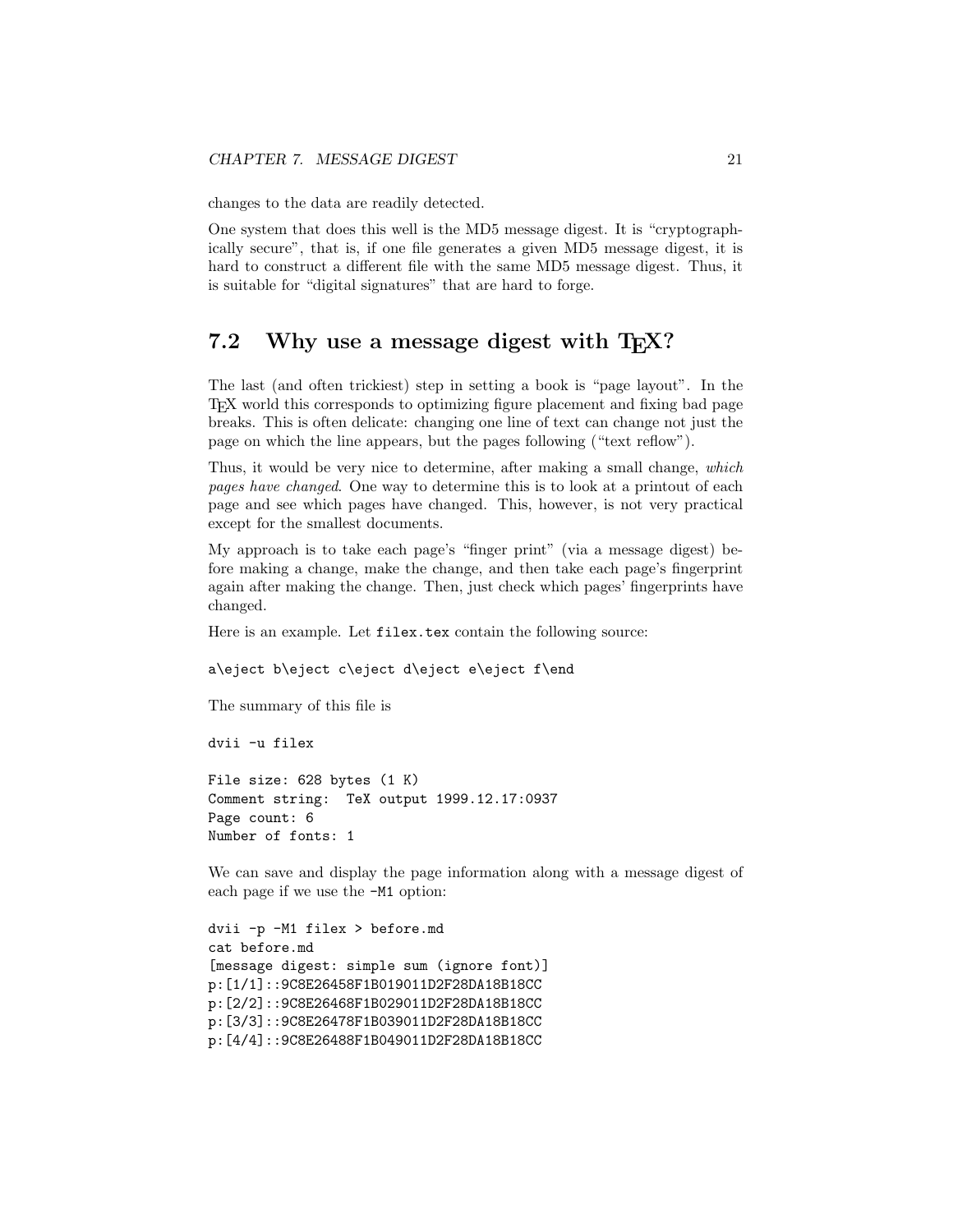```
p:[5/5]::9C8E26498F1B059011D2F28DA18B18CC
p:[6/6]::9C8E264A8F1B069011D2F28DA18B18CC
```
We now edit  $\mathtt{filex}.\mathtt{tex}$  and change the 'b' that appears on page 2 to a 'B'; we now have

```
a\eject B\eject c\eject d\eject e\eject f\end
```
We next TEX the file, save the new fingerprints, and see which pages have changed using the diff utility:

```
tex filex
dvii -p -M1 filex > after.md
diff before.md after.md
3c3
< p:[2/2]::9C8E26468F1B029011D2F28DA18B18CC
---
> p:[2/2]::9C8E26468F1AE29011D2F28DA18B18CC
```
Note that page 2 is the only page with a different message digest.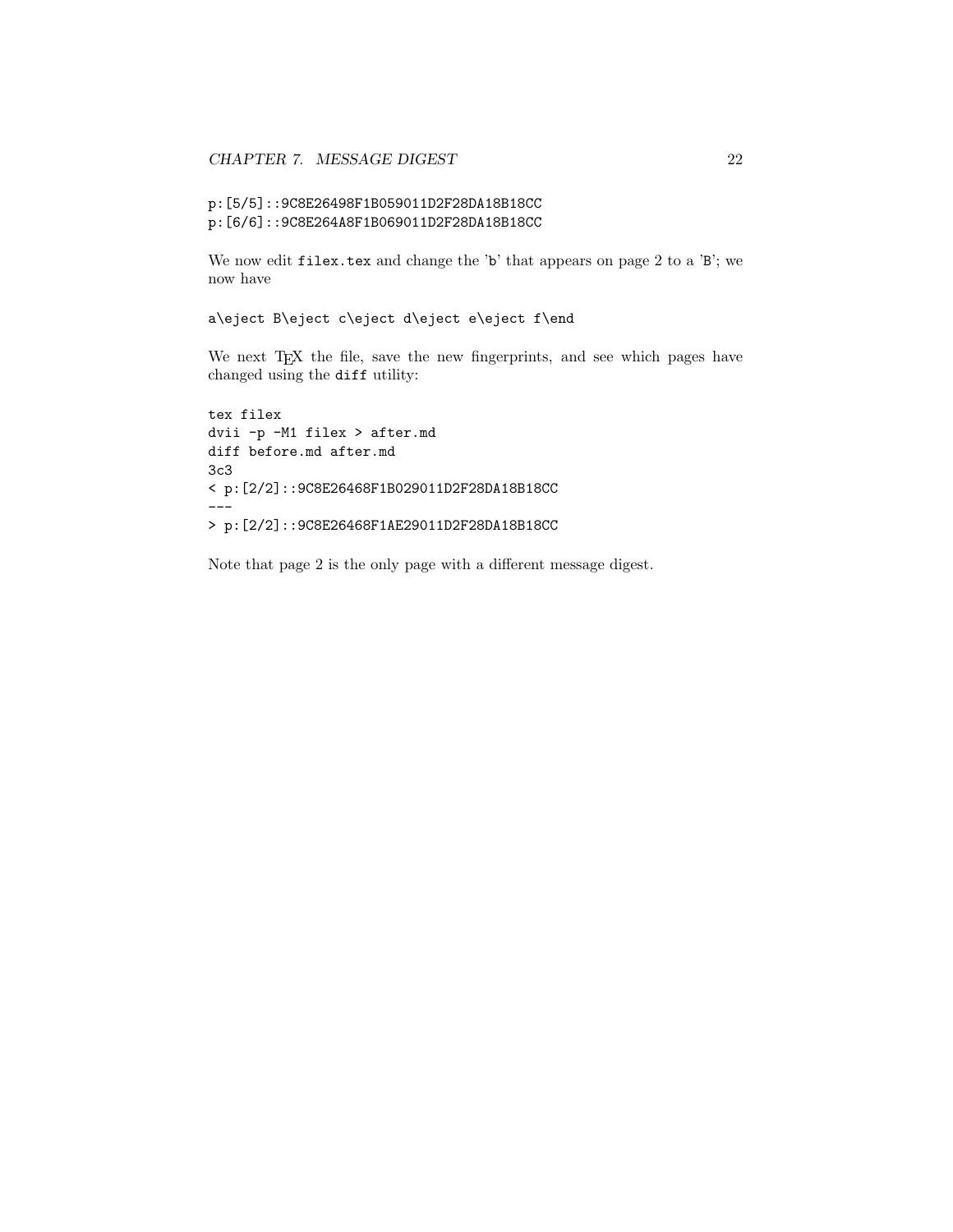## **Appendix A**

# **Acknowledgements**

- Heiko Oberdiek made significant suggestions on improving the performance of the code, and pointed out several errors.
- Tom Kacvinsky helped make the code work on 64-bit machines.
- Karsten Tinnefeld made some helpful suggestions on getting the code to compile on older Suns, and contributed some Linux and Sun binaries.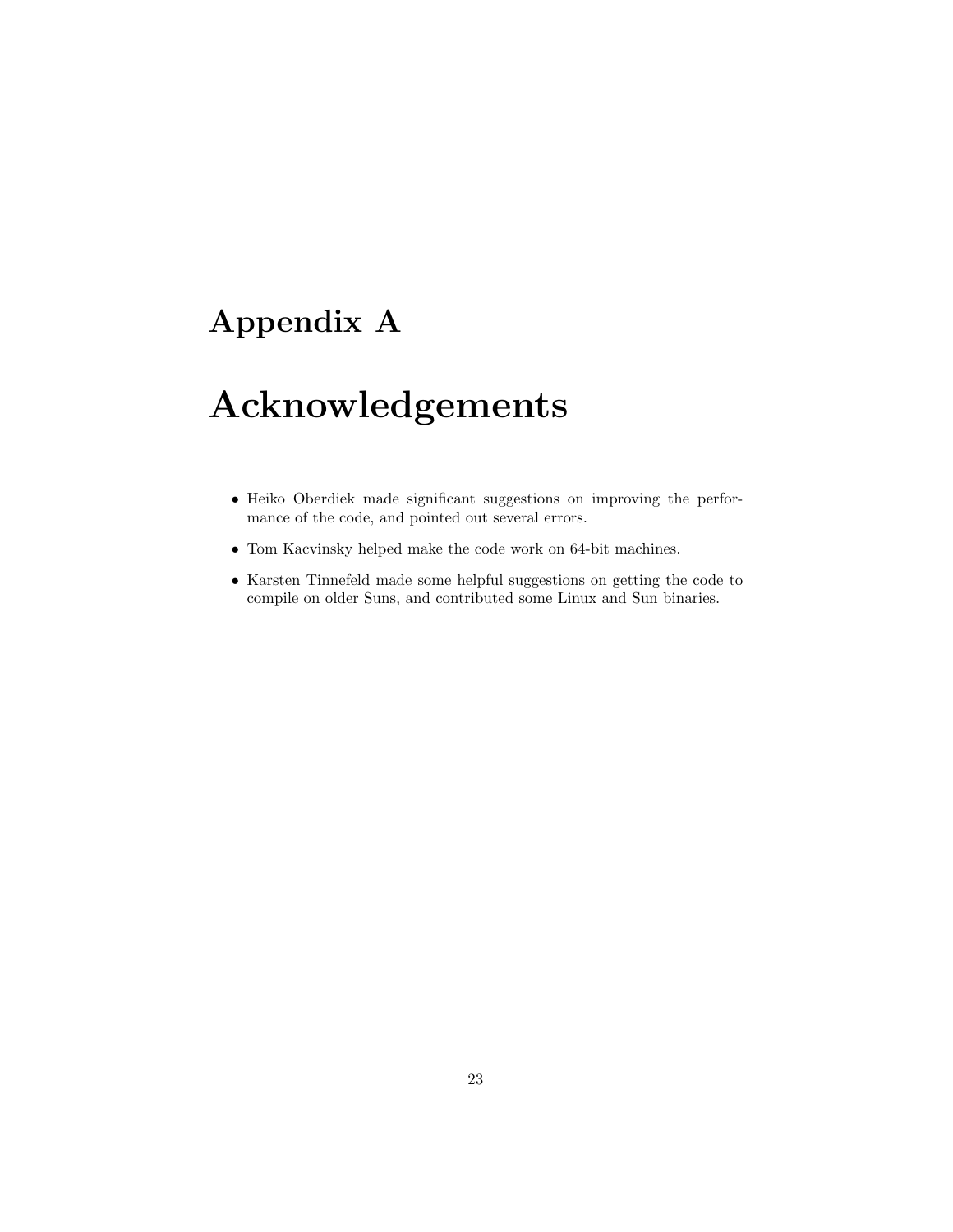## **Appendix B**

# **Source files**

Here is the source for test.tex:

```
% test.tex
% Test file for dvii (last changed: 5 December 1999)
%
% A blank page
\eject
This is page 2/2.
\eject
This is page 3/3 with a short special. Also, a rule. \vrule width1cm
depth1cm height 1cm\relax
\special{A short special}
\eject
This is page 4/4 with a {\bf long} special. Note the control
character; this is meant to confuse dvii when it cuts of the long
special text.
\special{%
abcdefghijklmnopqrstuvwxyzABCDEFGHIJKLMNOPQRSTUVWXYZ0123456789%
3.141592653589793238462643383279502884197169399375105820974944592%
The quick brown fox jumped over the lazy dog.%
}
\eject
This is page 5/5 with 5 specials.
\special{PSfile 1.eps}
\special{PSfile 2.eps}
\special{PSfile 3.EPS}
\special{PSfile dog1.gif}
\special{PSfile cat.eps}
\eject
\pmb{\geqslant}\font\a=cmr10 scaled 1200
{\a This is page 6/-1 with font cmr10 scaled 1200.}
```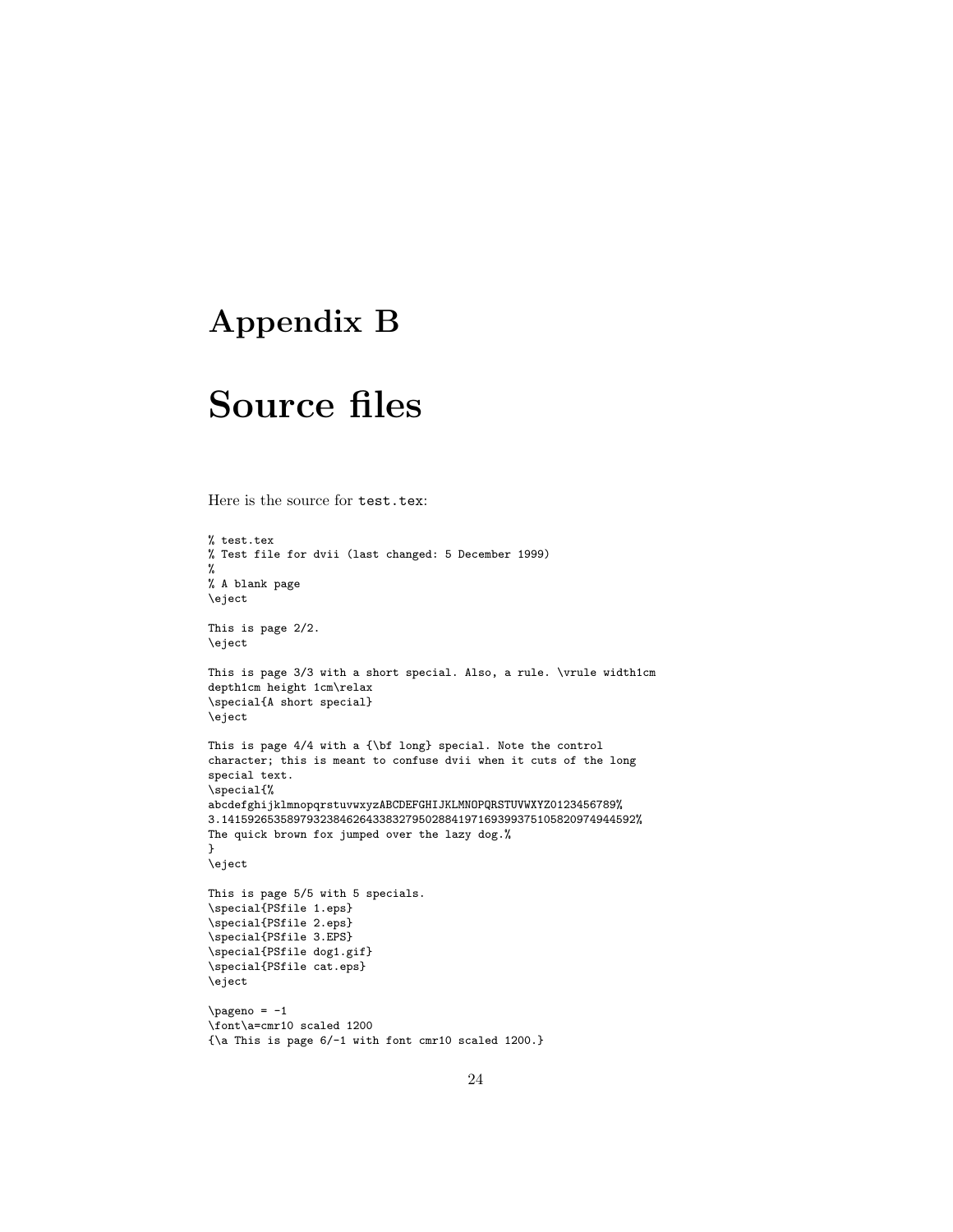\eject

 $\pmb{\geqslant}$ This page has a special with control characters. (Oooh!) \special{Some control characters: []} Followed by several blank pages.

\eject\eject\eject\eject \bye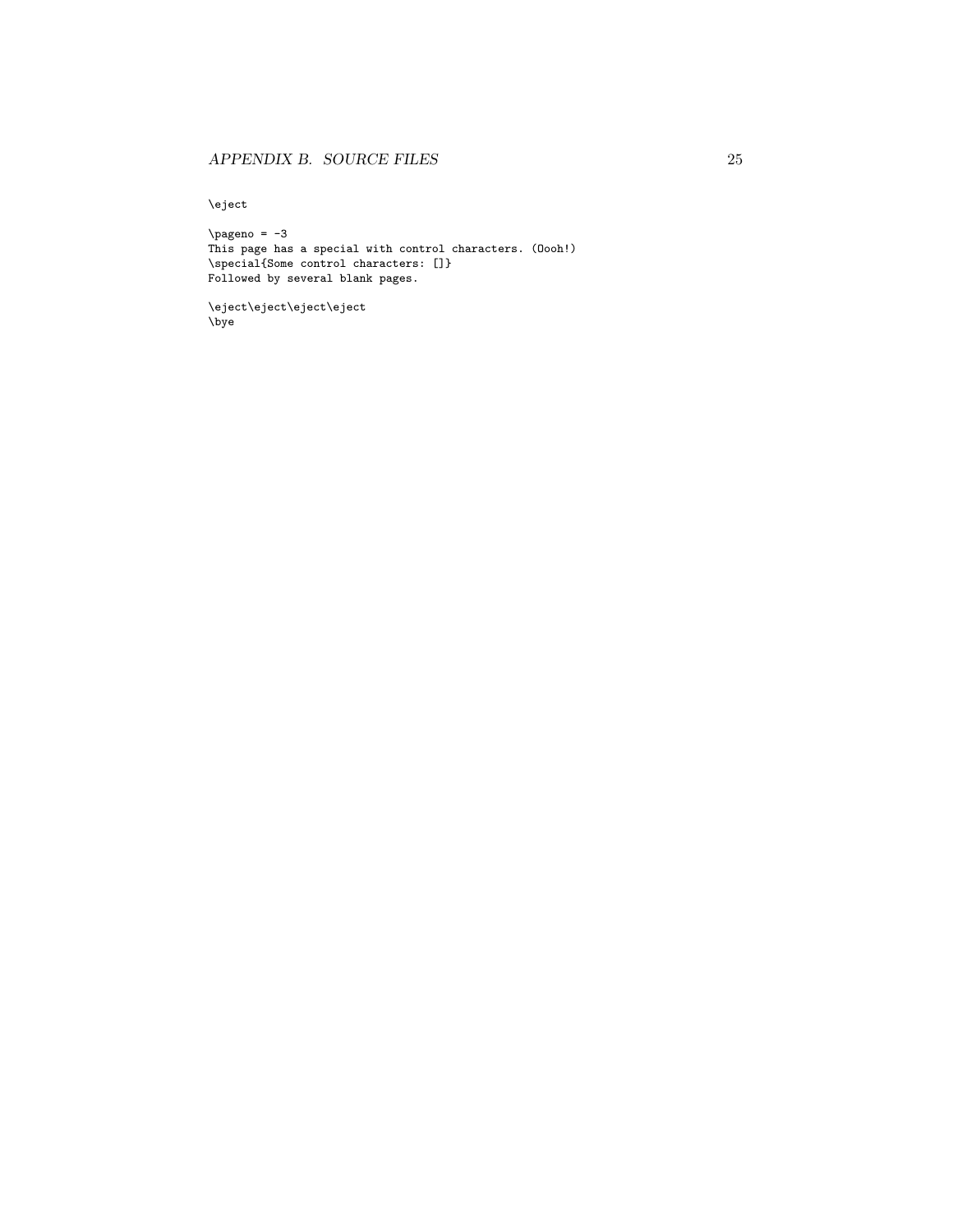## **Appendix C**

# **Perl scripts**

Here I describe some Perl scripts that use the output from dvii.

## **C.1** fontdiff.pl

#### **C.1.1 Introduction**

The Perl script fontdiff.pl looks at two dvi files and compares the fonts used in each displying the differences. This can be useful when you have compiled a TEX file on two different computer systems and you are worried that the fonts on the two systems may be installed differently.

Let us look at an example.

We have two dvi files: test1.dvi and test2.dvi. Here are the fonts listings for these two files:

```
d:\tex\dvii>dvii -f test1.dvi
f:[50/cmbx10/1100]::1af22256
f:[33/cmsl10/1000]::70ae304a
f:[0/cmr10/1000]::4bf16079
d:\tex\dvii>dvii -f test2.dvi
f:[51/cmbx10/1100]::1af22256
f:[50/cmr10/1100]::4bf16079
f:[0/cmr10/1000]::4bf16079
```
If we run the Perl script fontdiff.pl on these two files we get the following:

```
d:\tex\dvii>perl fontdiff.pl test1.dvi test2.dvi
Fonts in test1.dvi NOT in test2.dvi:
------------------------------
 f:[NN/cmsl10/1000]::70ae304a
```
------------------------------

Fonts in test2.dvi NOT in test1.dvi: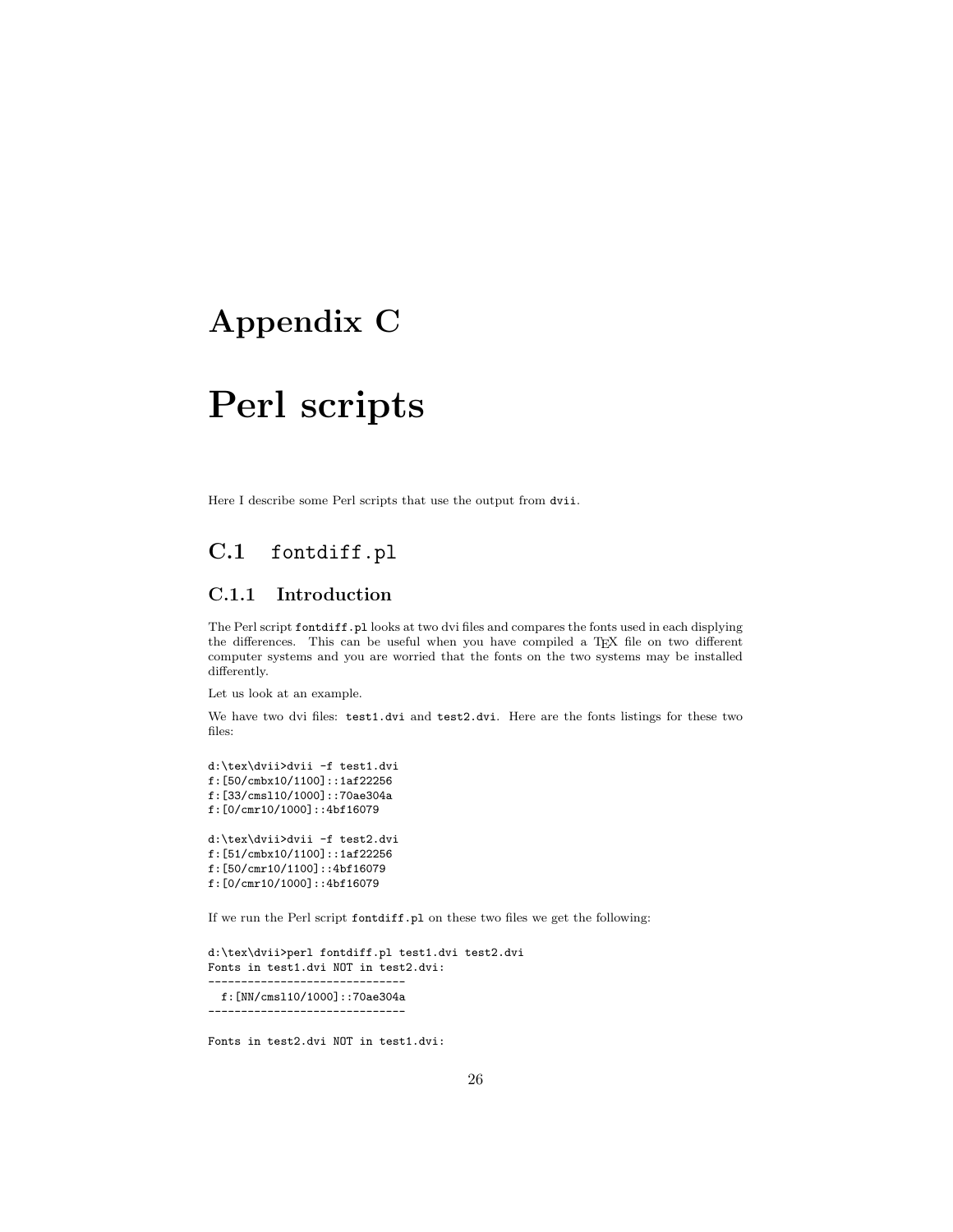#### *APPENDIX C. PERL SCRIPTS* 27

----------------------------- f:[NN/cmr10/1100]::4bf16079 ------------------------------

Fonts in common that have DIFFERENT checksums: ------------------------------ ------------------------------

Note that by default the fontdiff.pl script ignores font numbering when finding font differences. If you want to see which fonts are in common add the  $-1$  option:

```
d:\tex\dvii>perl fontdiff.pl -l test1.dvi test2.dvi
Fonts in test1.dvi NOT in test2.dvi:
NOTE: fonts marked with * are in BOTH files
------------------------------
* f:[NN/cmbx10/1100]::1af22256
 f:[NN/cmsl10/1000]::70ae304a
* f:[NN/cmr10/1000]::4bf16079
     ------------------------------
Fonts in test2.dvi NOT in test1.dvi:
NOTE: fonts marked with * are in BOTH files
 ------------------------------
* f:[NN/cmbx10/1100]::1af22256
 f:[NN/cmr10/1100]::4bf16079
* f:[NN/cmr10/1000]::4bf16079
               ------------------------------
Fonts in common that have DIFFERENT checksums:
------------------------------
------------------------------
```
#### **C.1.2 How are fonts "different"?**

What does it mean for 2 TFX fonts to be "different"? There are four characteristics of a TeX font called from a .dvi file:

- 1. name (e.g., cmr10 or ptmb)
- 2. font number
- 3. scaling (e.g., 1000 or 1200)
- 4. checksum

The Perl script fontdiff.pl can ignore any of these parameters (except font name) when finding font differences. Here are the options:

```
-c : ignore checksum when finding font differences
-C : do NOT ignore checksum when finding font differences (DEFAULT)
-n : ignore font number when finding font differences (DEFAULT)
-N : do NOT ignore font number when finding font differences
-s : ignore font scaling when finding font differences
-S : do NOT ignore font scaling when finding font differences (DEFAULT)
-l : list fonts for each file
```
Continuing the example started in the above section, if we  $don't$  want to ignore font numbering we would use the -N option: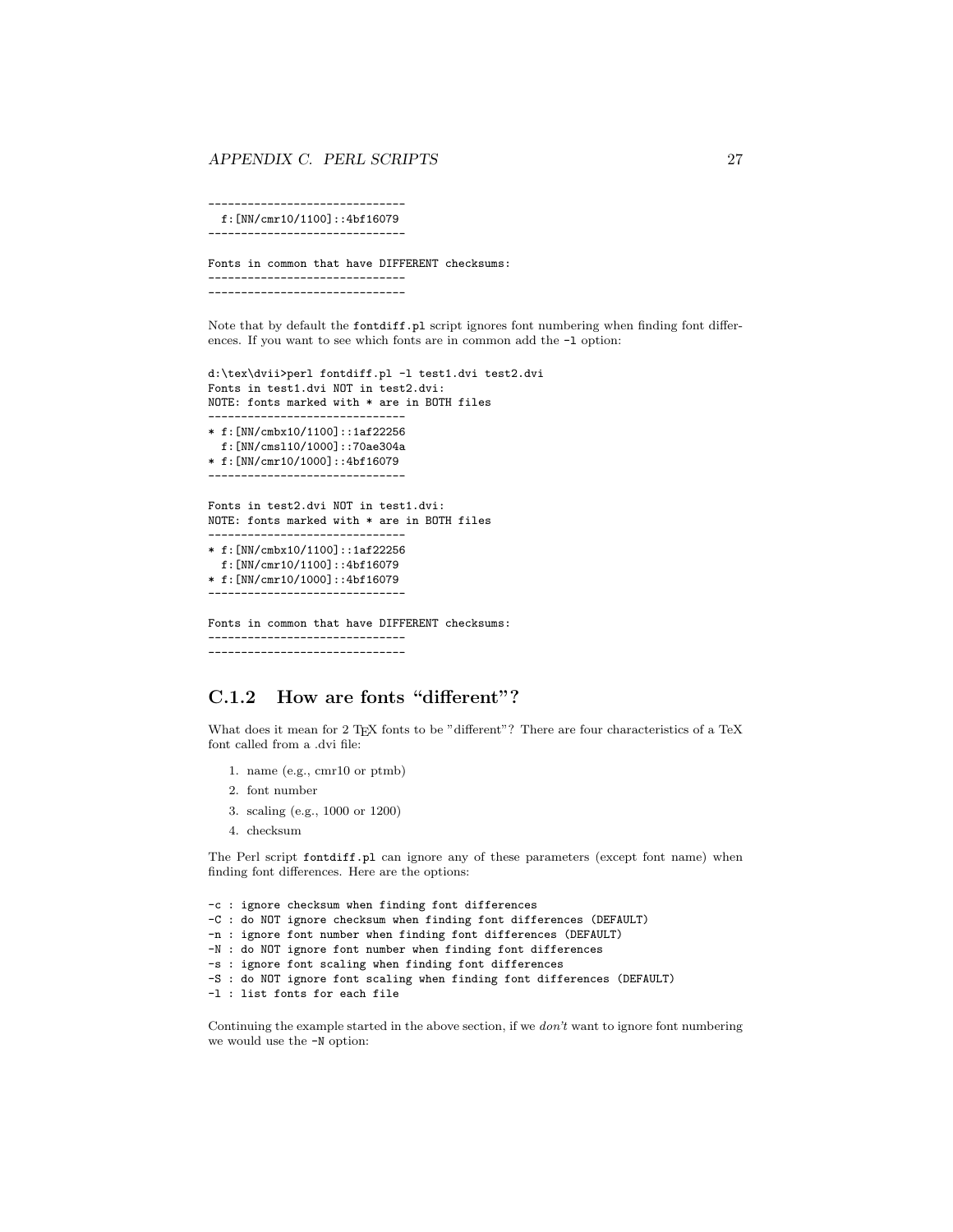d:\tex\dvii>perl fontdiff.pl -N test1.dvi test2.dvi Fonts in test1.dvi NOT in test2.dvi:

----------------------------- f:[50/cmbx10/1100]::1af22256 f:[33/cmsl10/1000]::70ae304a ------------------------------

Fonts in test2.dvi NOT in test1.dvi:

----------------------------- f:[51/cmbx10/1100]::1af22256 f:[50/cmr10/1100]::4bf16079 ------------------------------

Fonts in common that have DIFFERENT checksums: ------------------------------

------------------------------

Note that more fonts are considered different than before: in file test1.dvi the font cmbx10 scaled at magnification 1000 has font number 50 while in test2.dvi that same font has font number 51.

Note. If you look back at the output of the example at the end of the previous section, you will see that the fonts are listed with their font numbers replace with NN; this is because, unless overridden by the -N option, font numbers are ignored and hence we do not even want to see them.

Here is the output when we ignore everything we can ignore: checksum, scaling, and font number:

```
d:\tex\dvii>perl fontdiff.pl -n -s -c test1.dvi test2.dvi
Fonts in test1.dvi NOT in test2.dvi:
------------------------------
 f:[NN/cmsl10/SSSS]::70ae304a
------------------------------
Fonts in test2.dvi NOT in test1.dvi:
  ------------------------------
------------------------------
```
## **C.2** specials.pl

This Perl script takes as it single argument a dvi file and outputs a a dvips-style list of pages containing \special's.

Let us look at what happens with our old friend text.dvi. Here is a list of the \special's:

```
d:\tex\dvii>dvii -s test.dvi
s:[2/2]:: A short special
s:[3/3]::
abcdefghijklmnopqrstuvwxyzABCDEFGHIJKLMNOPQRSTUVWXYZ01234567893.141592
653589793238462643383279502884197169399375105820974944592
s:[4/4]:: PSfile 1.eps
s:[4/4]:: PSfile 2.eps
s:[4/4]:: PSfile 3.EPS
s:[4/4]:: PSfile dog1.gif
s:[4/4]:: PSfile cat.eps
s:[6/-3]:: Some control characters: []
```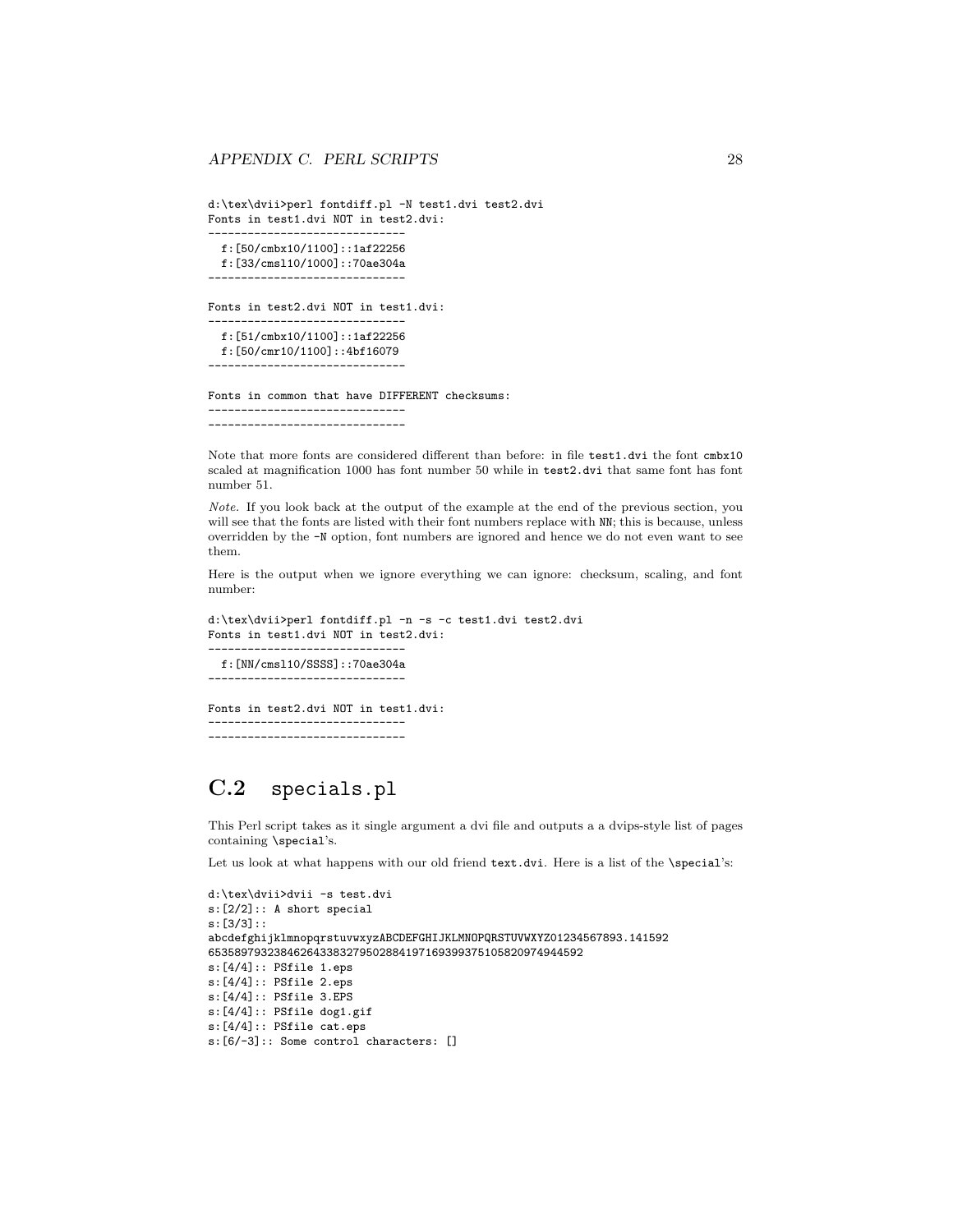and here is the output from the specials.pl script:

d:\tex\dvii>perl specials.pl test.dvi -pp2,3,4,-3

You could then take this string and print just the pages containing the \special's using dvips:

d:\tex\dvii>dvips -pp2,3,4,-3 test.dvi

Although the most common \special's encountered are those for including an EPS (Encapsulated Postscript File) figures, and in most cases those are the *only* \specials's, it may happen that there are pages containing other kinds of \specials's (for example when the document incorporates color). So, how can you get a list of just those pages that have included figures? The answer is to use the --grep option to display only those \special's that contain the string PSfile (the standard indicator of an included EPS file). So, to print only those pages that contain an included EPS figure:

```
d:\tex\dvii>perl specials.pl --grep PSfile test.dvi
-pp4
```
### **C.3** details.pl

The Perl script details.pl uses the dump opcode option -d of dvii (see section 3.3 to generate opcode statistics. For example, to list the op codes in order of a dvi file, type details.pl -d as in this example:

```
details.pl -d test
```
o:pre o:bop o:push o:down3 ... o:post

where ... are the intervening opcodes.

To get statistics on how many times each opcode is called, use the -D option

```
details.pl -D test
```

```
set_char_0:0
set_char_1:0
...
pop:25
right1:0
right2:7
...
```
(I have only shown a few of the 255 opcodes.)

Finally, if you want a succint summary of the opcodes used, use the -u option, or no option at all: